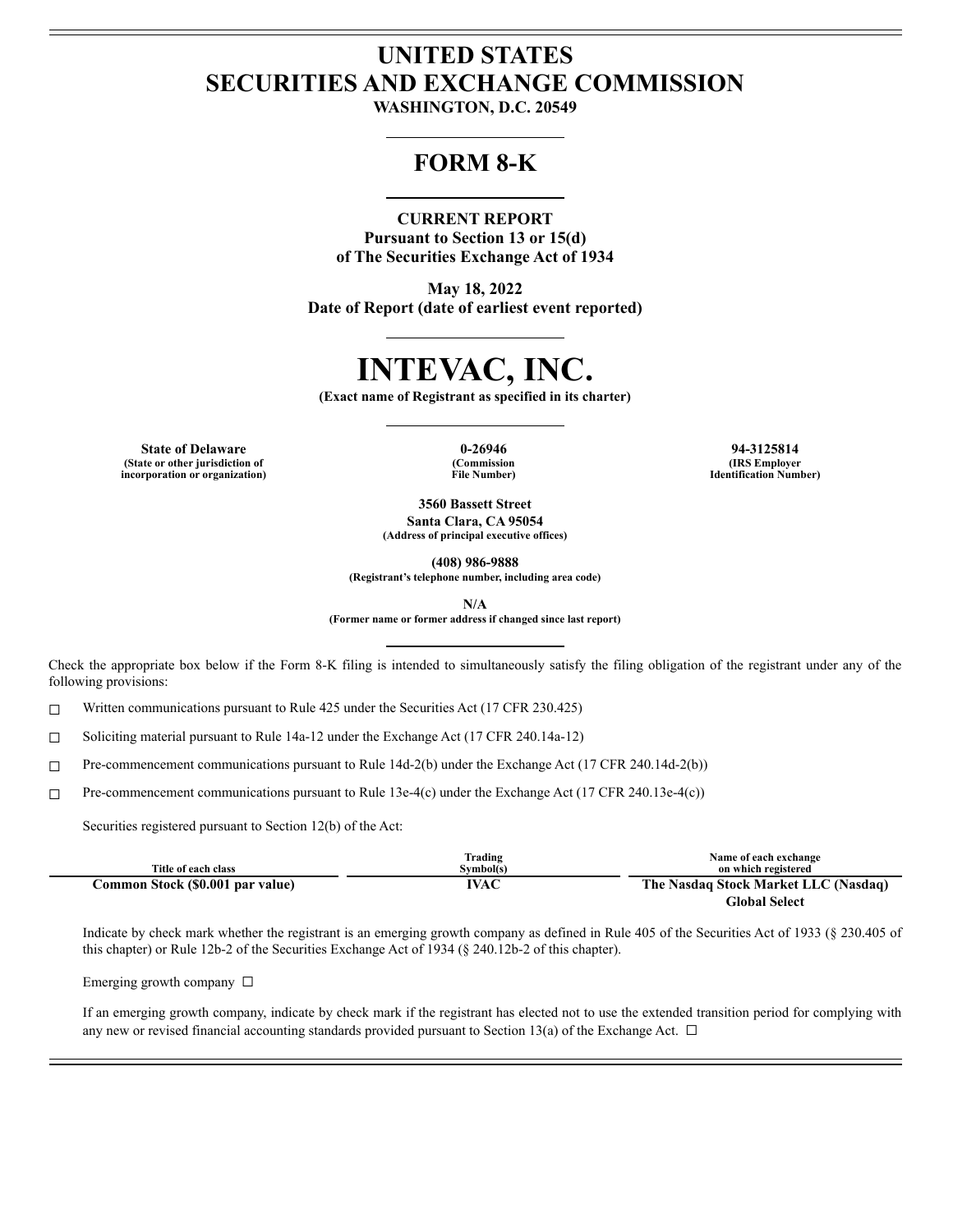#### Item 5.02. Departure of Directors or Certain Officers; Election of Directors; Appointment of Certain Officers; Compensatory **Arrangements of Certain Officers.**

#### *Changes to NEO Compensation Arrangements*

On May 18, 2022, the board of directors of Intevac, Inc. ("Intevac" or the "Company") granted to the Company's named executive officers set forth below awards of performance-based restricted stock units (the "PRSU Awards") covering the following shares of the Company's common stock:

| Name            | <b>Position</b>                                    | <b>PRSU Awards</b><br>(at target)<br>(performance) | <b>PRSU Awards</b><br>(at maximum<br>performance) |
|-----------------|----------------------------------------------------|----------------------------------------------------|---------------------------------------------------|
| Nigel D. Hunton | President and Chief Executive Officer              | 333,500                                            | 667,000                                           |
| James Moniz     | Executive Vice President, Finance and              |                                                    |                                                   |
|                 | Administration, Chief Financial Officer, Secretary |                                                    |                                                   |
|                 | and Treasurer                                      | 93,000                                             | 186,000                                           |

Mr. Hunton's PRSU Award had been negotiated and agreed to in connection with his employment agreement, and was subsequently granted, as a material inducement to him accepting employment with the Company. His PRSU Award is subject to the terms and conditions of the Company's 2022 Inducement Equity Incentive Plan ("Inducement Plan") and form of PRSU Award agreement thereunder. Mr. Moniz's PRSU Award is subject to the terms and conditions of the Company's 2020 Equity Incentive Plan (the "2020 Plan") and form of PRSU Award agreement thereunder.

The PRSU Awards are eligible to be earned based on achievement of certain stock prices based on the average closing price of the Company's stock over a 30-day period (the "Company Stock Price Hurdle") during a three-year performance period commencing on May 18, 2022 and ending on May 31, 2025 (or earlier, upon a Change in Control as defined below) (the "Performance Period"). The PRSU Awards will vest, if at all, in five possible tranches as indicated in the table below. Each of the five tranches will vest only if the applicable Company Stock Price Hurdle is achieved within the Performance Period, and each tranche may only be achieved once during the Performance Period. If a Company Stock Price Hurdle is not achieved within the Performance Period, the corresponding PRSUs will not vest, and all unvested PRSUs at the end of the Performance Period will immediately be forfeited.

| Tranche | Company Stock Price Hurdle | Number of<br><b>PRSU Awards</b><br><b>Eligible to</b><br>$Vest - N.$<br>Hunton | Number of<br><b>PRSU Awards</b><br><b>Eligible to</b><br>$\text{Vest} - \textbf{J}$ .<br>Moniz | Percentage of<br><b>Target PRSU</b><br>Awards<br><b>Eligible to</b><br>Vest |
|---------|----------------------------|--------------------------------------------------------------------------------|------------------------------------------------------------------------------------------------|-----------------------------------------------------------------------------|
| 0       | <b>Below \$6.00</b>        |                                                                                |                                                                                                | $0\%$                                                                       |
|         | \$6.00                     | 66,700                                                                         | 18,600                                                                                         | 20%                                                                         |
| 2       | \$7.00                     | 100,050                                                                        | 27,900                                                                                         | 30%                                                                         |
|         | \$8.00                     | 166.750                                                                        | 46,500                                                                                         | 50%                                                                         |
| 4       | \$9.00                     | 166,750                                                                        | 46,500                                                                                         | 50%                                                                         |
| 5       | \$10.00 or greater         | 166,750                                                                        | 46,500                                                                                         | 50%                                                                         |

The amount of PRSUs eligible to vest will not be determined through linear interpolation between tranches, except in connection with a Change in Control (as defined in the Inducement Plan or 2020 Plan, as applicable) where the consideration received for a share by the Company's stockholders is greater than \$8.00 but below \$10.00. In the event of a Change in Control, the achievement of the Company Stock Price Hurdle will no longer be measured against the 30-day average described above and instead will be based on the consideration received for a share by the Company's stockholders in connection with the Change in Control, and the number of PRSUs that will be eligible to vest will be based on such achievement, using linear interpolation between levels or, if greater, 50% of the PRSU Awards (at maximum performance). All vested PRSU Awards will be issued as soon as reasonably practicable following vesting.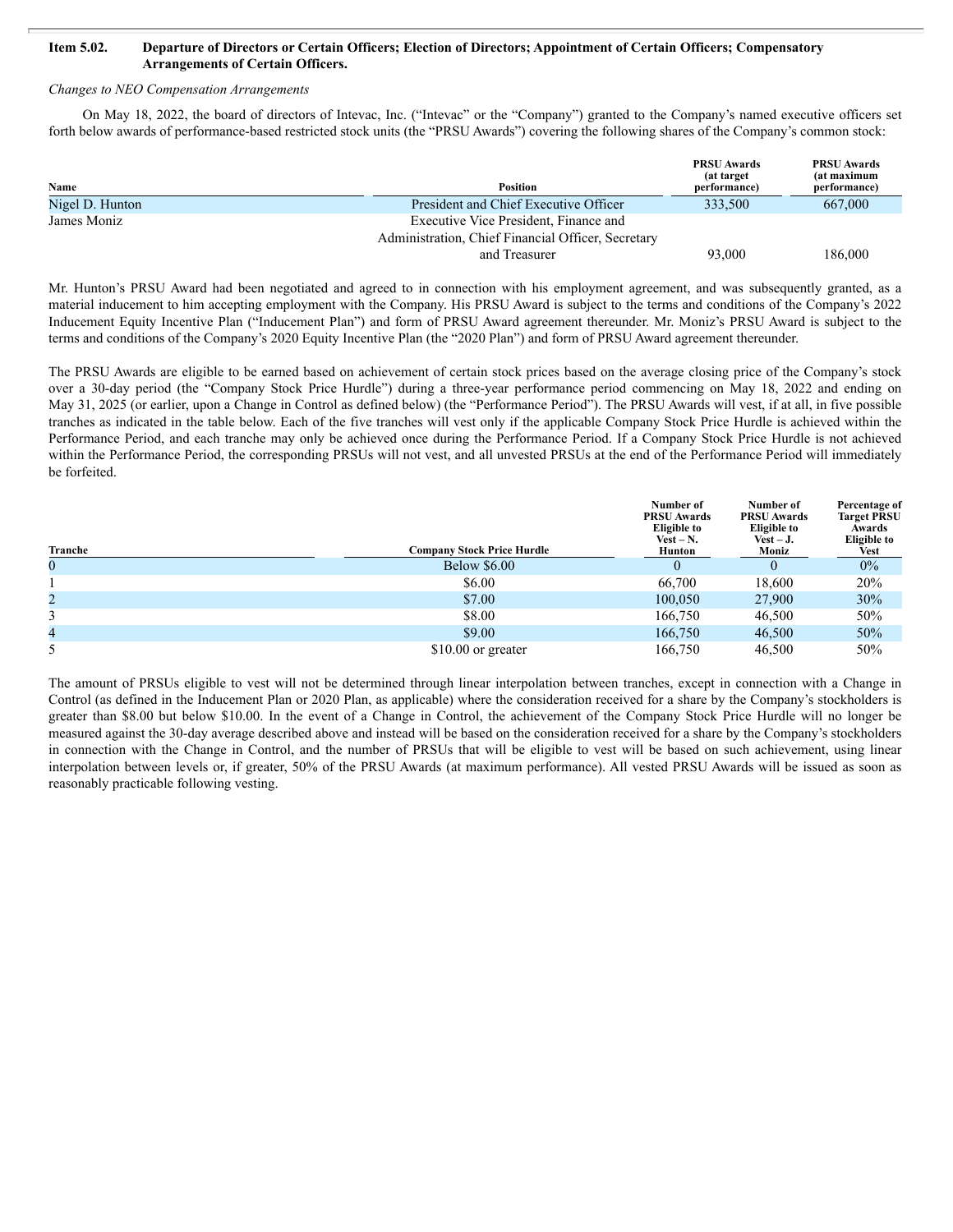The foregoing summary is qualified in its entirety by reference to the full text of the form of PRSU Award agreement under the Inducement Plan and form of PRSU Award agreement under the 2020 Plan, copies of which are attached hereto as Exhibit 10.1 and 10.2, respectively, and are incorporated by reference herein.

In addition, on May 18, 2022, the Company's board of directors granted to Mr. Moniz an award of restricted stock units (the "RSU Award") covering 43,800 shares of the Company's common stock. The RSU Award is scheduled to vest in equal annual installments over three years from the grant date, subject to the Mr. Moniz's continued service through the applicable vesting date.

#### **Item 5.07. Submission of Matters to a Vote of Security Holders.**

On May 18, 2022, Intevac held its 2022 annual meeting of stockholders (the "Annual Meeting"). The matters voted upon at the Annual Meeting and the results of such voting are set forth below:

#### *Proposal 1: Election of Directors*

Intevac's stockholders elected the nominees listed below to serve on Intevac's board of directors.

|                  | Votes For  | <b>Votes Against</b> | <b>Abstentions</b> | <b>Broker Non-Votes</b> |
|------------------|------------|----------------------|--------------------|-------------------------|
| David S. Dury    | 17,502,331 | 512,280              | 3,745              | 4, 194, 257             |
| Nigel D. Hunton  | 17,711,645 | 302,899              | 3,812              | 4,194,257               |
| Kevin D. Barber  | 17,699,264 | 315,347              | 3,745              | 4.194.257               |
| Dorothy D. Hayes | 17,614,690 | 400,541              | 3,125              | 4,194,257               |
| Michele F. Klein | 17,544,484 | 470.227              | 3,645              | 4, 194, 257             |
| Mark P. Popovich | 17,582,785 | 430.826              | 4,745              | 4,194,257               |

#### *Proposal 2: Ratification of Appointment of Independent Auditors*

Intevac's stockholders ratified the appointment of BPM LLP as Intevac's independent public accountants for the fiscal year ending December 31, 2022.

| Votes For                                                               | <b>Votes Against</b> | stentions                     | <b>Broker</b><br>Non-Votes ' |
|-------------------------------------------------------------------------|----------------------|-------------------------------|------------------------------|
| 198<br>$\sqrt{2}$<br>$\sim$<br>$\Delta$<br>--<br><b>Service Service</b> | 66.286               | 120<br>.<br><b>CONTRACTOR</b> | _                            |

#### *Proposal 3: Advisory Approval of Named Executive Of icer Compensation*

Intevac's stockholders approved, on a non-binding, advisory basis, the compensation of Intevac's named executive officers.

|                                                     | Votes                                       | Abstentions                                                                                                                          | Non-Votes                      |
|-----------------------------------------------------|---------------------------------------------|--------------------------------------------------------------------------------------------------------------------------------------|--------------------------------|
| Votes For                                           | Against                                     |                                                                                                                                      | Broker                         |
| $\sim$ $\sim$ $\sim$ $\sim$<br>$\cap$ r $\cap$<br>. | $\sim$<br>08 <sup>1</sup><br>$n+1$<br>- - - | 120<br>44ZV<br><b>Contract Contract Contract Contract Contract Contract Contract Contract Contract Contract Contract Contract Co</b> | $\bigcap$<br>194<br>$-1$<br>-- |

#### **Item 9.01. Financial Statements and Exhibits.**

| Exhibit<br>No. | <b>Description</b>                                                                                        |
|----------------|-----------------------------------------------------------------------------------------------------------|
| 10.1           | Form of PRSU Award Agreement (Company Stock Price Hurdle) under the 2022 Inducement Equity Incentive Plan |
| 10.2           | Form of PRSU Award Agreement (Company Stock Price Hurdle) under the 2020 Equity Incentive Plan            |

104 Cover Page Interactive Date File (embedded within the Inline XBRL document)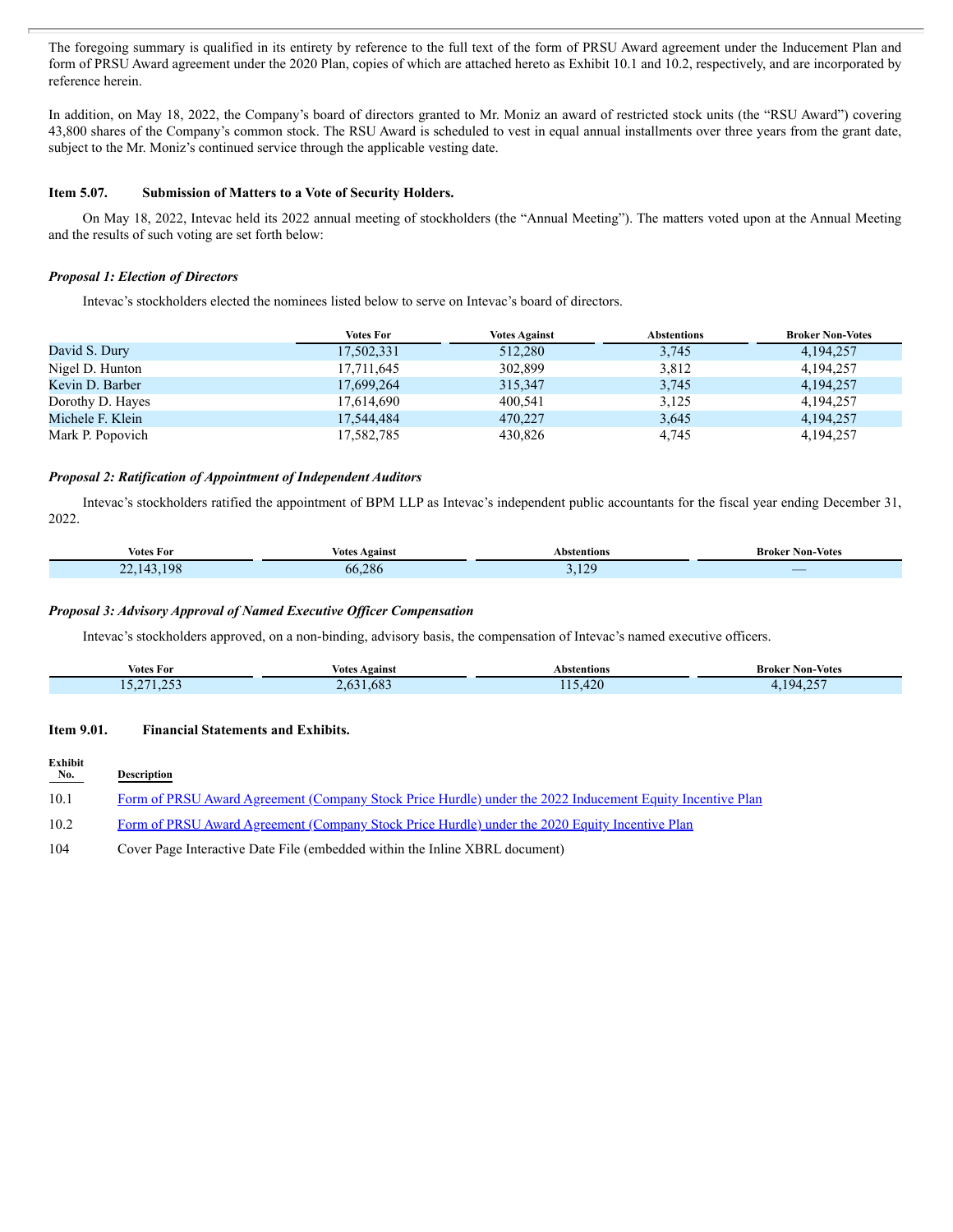#### **SIGNATURES**

Pursuant to the requirements of the Securities Exchange Act of 1934, the registrant has duly caused this report to be signed on its behalf by the undersigned hereunto duly authorized.

Date: May 19, 2022 /s/ JAMES MONIZ

#### INTEVAC, INC.

James Moniz Executive Vice President, Finance and Administration, Chief Financial Officer, Secretary and Treasurer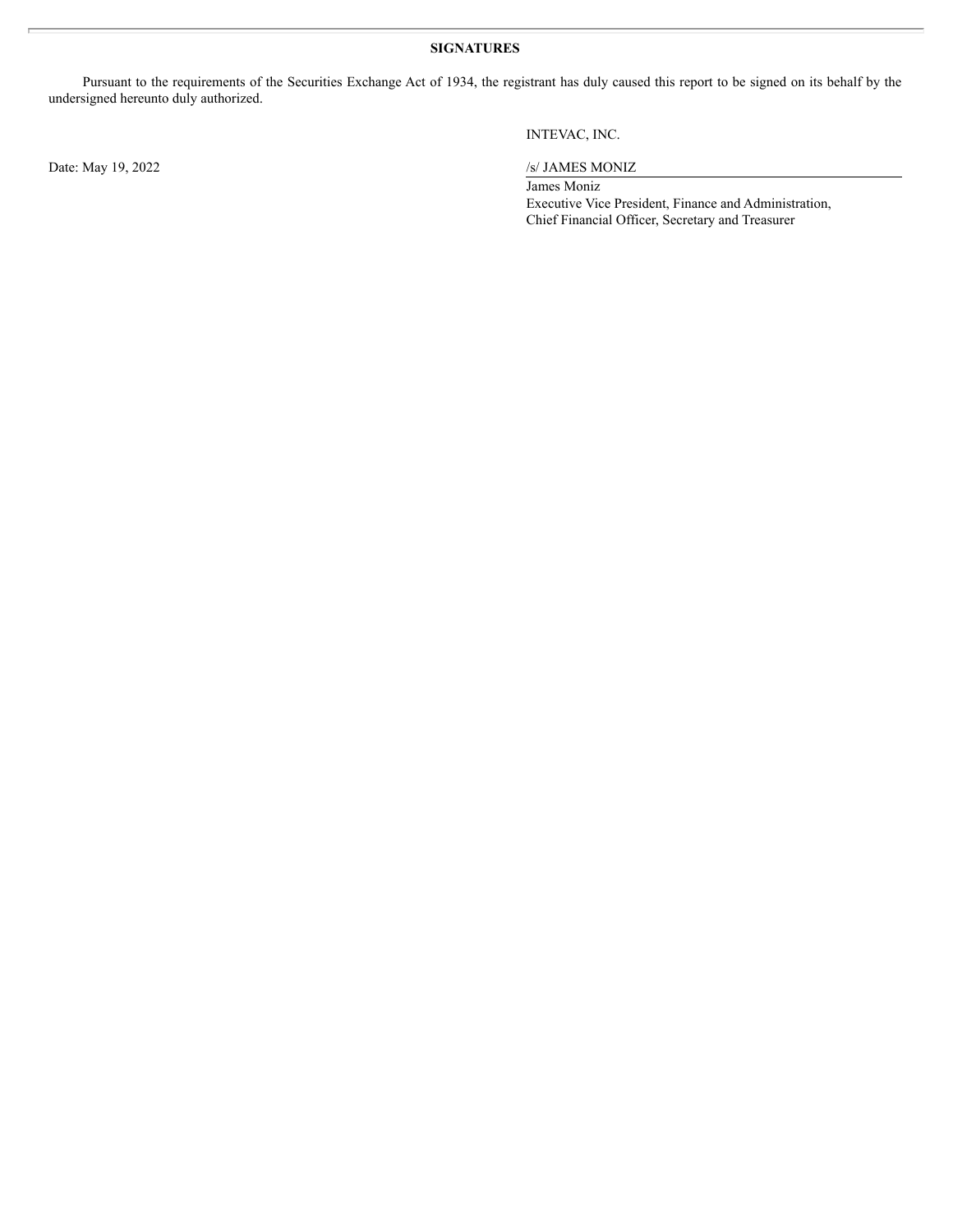

<span id="page-4-0"></span>2022 INDUCEMENT EQUITY INCENTIVE PLAN

FIRST\_NAME LAST\_NAME ADDRESS\_LINE\_1 ADDRESS\_LINE\_2 ADDRESS\_LINE\_3 CITY, STATE ZIPCODE

Dear FIRST\_NAME LAST\_NAME,

#### **NOTICE OF RSU GRANT (PERFORMANCE-BASED)**

Congratulations. We, Intevac, Inc. (the "Company"), pursuant to our 2022 Inducement Equity Incentive Plan (the "Plan"), hereby grants you an award (the "award" or "Award") of restricted stock units (the "RSUs" or "Restricted Stock Units") to receive the number of Shares as set forth below. Unless otherwise stated, all capitalized terms within this Restricted Stock Unit Agreement (the "Agreement"), which includes this Notice of RSU Grant (Performance-Based) (the "Notice of Grant") and the Terms and Conditions of Restricted Stock Unit Grant – Performance-Based, shall be interpreted as defined in the Plan. The following documents are linked to this notification and are also available on the Intevac Portal under the Stock Plans page:

- Terms and Conditions of Restricted Stock Unit Grant Performance-Based
- 2022 Inducement Equity Incentive Plan
- 2022 Inducement Equity Incentive Plan Prospectus

By accepting this Notice of Grant, you are agreeing to the electronic availability of the documents disclosed above. If you need a hard copy of any of the documents, please contact Janice Smith or myself, and one will be provided to you at no charge.

Name of Award Grantee:

Grantee Employee ID Number:

Award Number:

Date of Award Grant:

Number of RSUs Subject to Award:

#### **Vesting Schedule:**

Subject to you continuing to be a Service Provider through the applicable vesting date, the RSUs will vest in accordance with the following vesting criteria:

#### *General*

Vesting of the RSUs is subject to a performance-based requirement described below. Subject to the provisions of this Agreement, the RSUs will become eligible to vest if and to the extent the performance goal (the "Performance Goal") is satisfied. RSUs that become eligible to vest based on satisfying the Performance Goal, if any, are referred to as "Achieved RSUs".

#### *Performance-based Requirement / Performance Period*

For purposes of this Agreement, "Stock Price" means the closing sales price (or the closing bid, if no sales were reported) of a Share as quoted on the Nasdaq Global Select Market (or such other established stock exchange or national market system on which the Common Stock is listed).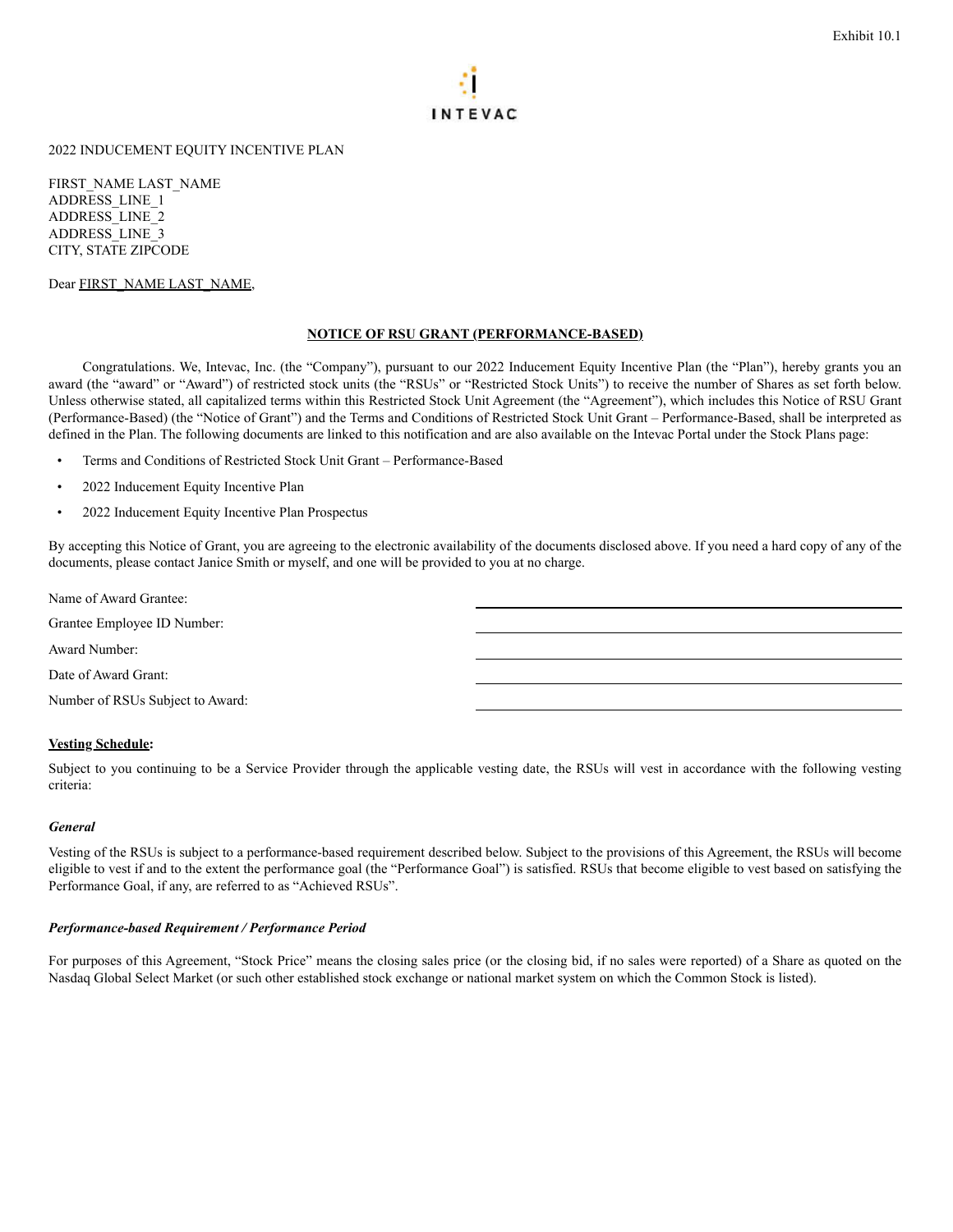## **INTEVAC**

For purposes of this Agreement, "Performance Period" means the period beginning on the Date of Award Grant (the "Commencement Date"), and ending on (and inclusive of) May 31, 2025 (the "Scheduled End Date"). Notwithstanding the foregoing, in the event of a Change in Control that occurs prior to the Scheduled End Date, the Performance Period will be deemed to end upon the consummation of the Change in Control (the "Closing"). The first to occur of the Scheduled End Date or a Closing is referred to as the "Period End Date".

The Performance Goal that will be used to determine the Achieved RSUs under this Award will consist of achievement of a 30-Day Moving Average (as defined below) of at least a specified dollar amount during the Performance Period as set forth in the table below or, to the extent specified under "Change in Control" below, the achievement of at least a specified CIC Price ("Stock Price Hurdles"). For purposes of this Agreement, "30-Day Moving Average" means the average Stock Price for a consecutive thirty (30) Trading Day period during the Performance Period (a "Trailing Period").

The following table sets forth the number of RSUs for each of the five tranches listed below (each tranche, a "Tranche") that will become Achieved RSUs depending on whether the applicable Stock Price Hurdle specified opposite such number, as measured on a Measurement Date (as defined below) or the CIC Measurement Date (as defined below), has been achieved:

| Tranche* |                  | <b>Stock Price Hurdles</b> | *Number of RSUs that Become Achieved<br><b>RSUs</b> |
|----------|------------------|----------------------------|-----------------------------------------------------|
|          | $\overline{0}$ . | <b>Below \$6.00</b>        | $\boldsymbol{0}$                                    |
|          | 1.               | \$6.00                     |                                                     |
|          | 2.               | \$7.00                     |                                                     |
|          | 3.               | \$8.00                     |                                                     |
|          | 4.               | \$9.00                     |                                                     |
|          | 5.               | \$10.00 or greater         |                                                     |

In the event of a CIC Measurement (as defined below), if the CIC Price (as defined below) is greater than \$8.00 but below \$10.00, then the number of RSUs that will become Achieved RSUs will be interpolated on a linear basis between Tranches  $3 - 5$ , and in such case, with the number of RSUs that become Achieved RSUs rounded down to the nearest whole Share and any fractional Shares will be forfeited for no consideration. For purposes of clarification, other than in the event of a CIC Measurement, there will be no interpolation between levels when determining the number of RSUs that will become Achieved RSUs.

For the avoidance of doubt, more than one Stock Price Hurdle may be achieved concurrently during the Performance Period. Further, for the avoidance of doubt, if a particular Stock Price Hurdle is achieved more than once during the Performance Period, RSUs will become Achieved RSUs only in connection with the first occurrence of achievement of that Stock Price Hurdle during the Performance Period, and thereafter, no additional RSUs will become Achieved RSUs upon subsequent achievements of the Stock Price Hurdle. In no event may more than 100% of the "Number of RSUs Subject to Award" listed above be Achieved RSUs.

All determinations regarding the Stock Price, the 30-Day Moving Average, the CIC Price and the achievement of any Stock Price Hurdle in accordance with the terms of this Agreement, will be made by the Administrator in its sole discretion and all such determinations will be final and binding on all parties.

#### *Measurement Dates*

For purposes of this Agreement, the first measurement date (a "Measurement Date") of whether any Stock Price Hurdle has been achieved will occur on the thirty (30) Trading Day anniversary of the Commencement Date (the "Beginning Measurement Date"). Additional Measurement Dates will occur on each subsequent Trading Day during the Performance Period. In order for any RSUs to become Achieved RSUs on an applicable Measurement Date (other than the CIC Measurement Date), a Stock Price Hurdle must be achieved on the applicable Measurement Date.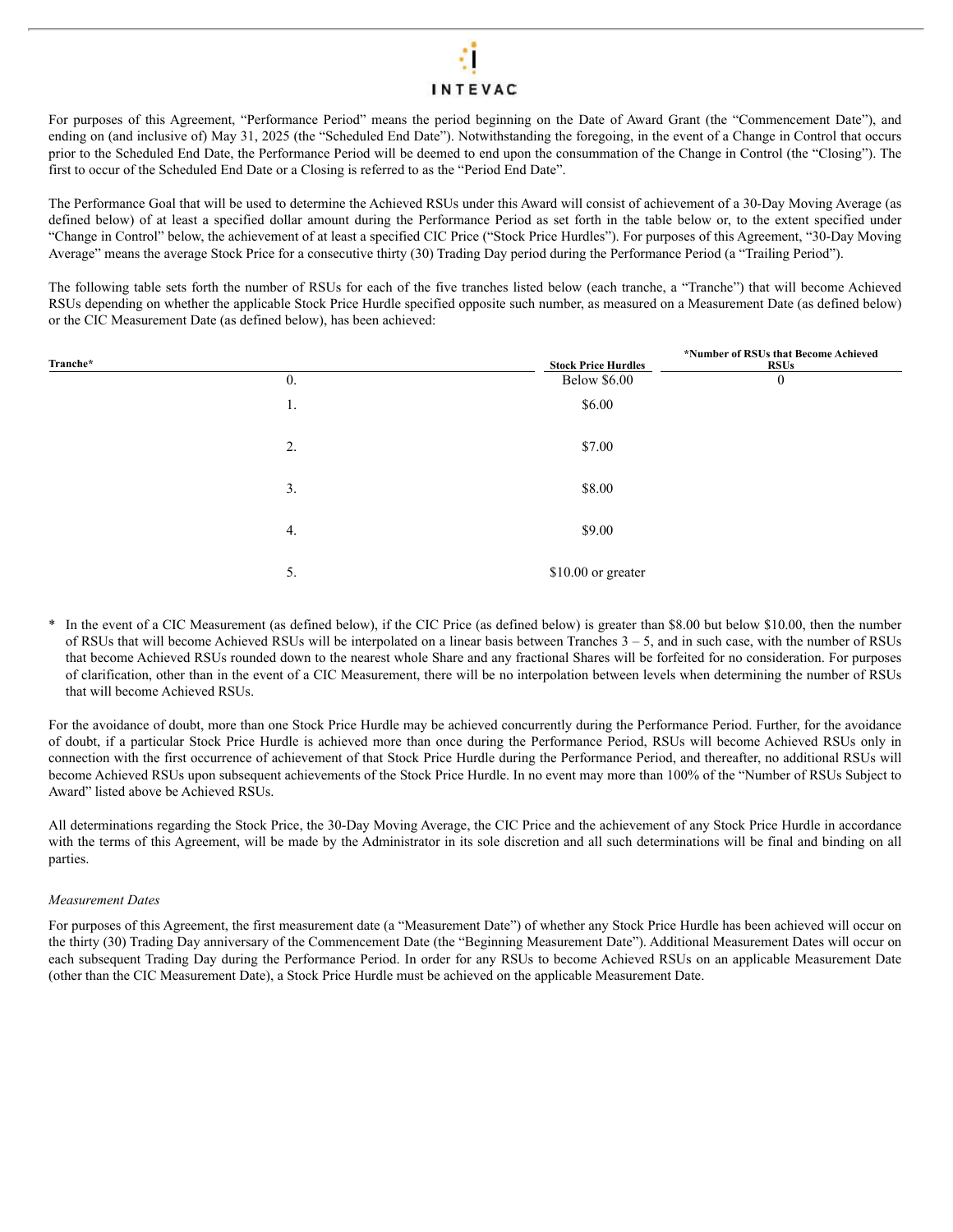## **INTEVAC**

Notwithstanding the foregoing, during the period beginning upon the earlier of (i) the execution of the definitive agreement addressing the transactions that, if completed, would give rise to the Change in Control, or (ii) the public announcement of a transaction or series of transactions that, if completed, would give rise to a Change in Control (such date, the "CIC Announcement Date") and ending upon the CIC Measurement Date (the "Measurement Pause Period"), no additional RSUs may become Achieved RSUs based on the 30-Day Moving Average satisfying a Stock Price Hurdle. Instead, during the Measurement Pause Period, achievement of the Stock Price Hurdles (to the extent not previously achieved) may only occur upon the CIC Measurement Date in accordance with the provisions set forth herein. If the sale or other arrangements that give rise to the CIC Announcement Date are terminated by their terms or otherwise withdrawn, as applicable (such date of termination or withdrawal, the "CIC Termination Date"), the Measurement Pause Period will end and the regular Measurement Dates will resume on the thirty (30) Trading Day anniversary of the CIC Termination Date, and the Trailing Periods and the calculation for the achievement of the Stock Price Hurdles shall re-commence beginning with the first Trading Day following the CIC Termination Date with such day being the first Trading Day of the Trailing Period (with no credit toward the Stock Price Hurdles provided for any 30-Day Moving Average during the Measurement Pause Period).

#### *Certain Adjustments*

In the event that any dividend or other distribution (whether in the form of cash, Shares, other securities, or other property), recapitalization, stock split, reverse stock split, reorganization, merger, consolidation, split-up, spin-off, combination, reclassification, repurchase, or exchange of Shares or other securities of the Company, or other change in the corporate structure of the Company affecting the Shares occurs (other than any ordinary dividends or other ordinary distributions), the Administrator, in order to prevent diminution or enlargement of the benefits or potential benefits intended to be made available under this Award, will make proportionate adjustments to any Stock Price Hurdles that have not yet been achieved.

#### *Change in Control*

If a Change in Control occurs prior to the Scheduled End Date, then the Performance Period will be shortened to end on a date, as determined by the Administrator in its sole discretion, that occurs no earlier than ten (10) business days prior to the Closing and no later than the Closing (but prior to the Closing). Upon completion of the shortened Performance Period, and on or before the Closing (but prior to the Closing), the Administrator will make a final measurement of the performance against the Stock Price Hurdles in accordance with the terms of this Agreement (such measurement, the "CIC Measurement" and the date of such CIC Measurement, the "CIC Measurement Date"). For purposes of the CIC Measurement, "CIC Price" will mean the per Share amount of any cash consideration and value of any other consideration to be paid to holders of Common Stock in connection with the Change in Control, as determined by the Administrator, in its sole discretion. The number of RSUs that become Achieved RSUs on the CIC Measurement Date ("CIC Achieved RSUs") will equal the number of Achieved RSUs calculated based on the CIC Measurement, or, if greater, 50% of the "Number of RSUs Subject to Award" listed above. The CIC Achieved RSUs will vest immediately prior to, but contingent upon, the Closing, subject to you remaining a Service Provider through immediately prior to the Closing.

Section 14(c) of the Plan shall not apply to this Award. Any RSUs that have not become Achieved RSUs upon the Closing will be forfeited immediately, but contingent upon the Closing (without regard to whether any awards will be assumed or substituted for in connection with a Change in Control) and you will have no further rights with respect to those RSUs or any of the underlying Shares. For purposes of clarification, in the event a definitive agreement to which a Change in Control would otherwise become effective is executed, but the definitive agreement is later terminated and the transactions contemplated by the agreement are not consummated, then this Award will continue in effect in accordance with its terms without adjustment and you will not be entitled to any consideration under this Agreement as a result of the termination of the definitive agreement.

#### *Termination of Service*

In the event of cessation of your status as a Service Provider for any or no reason before you vest in the RSUs, the RSUs and your right to acquire any Shares hereunder will immediately terminate, unless specifically provided otherwise in this Agreement or other written agreement entered into after the Date of Award Grant between you and the Company or any of its Subsidiaries or Parents, as applicable.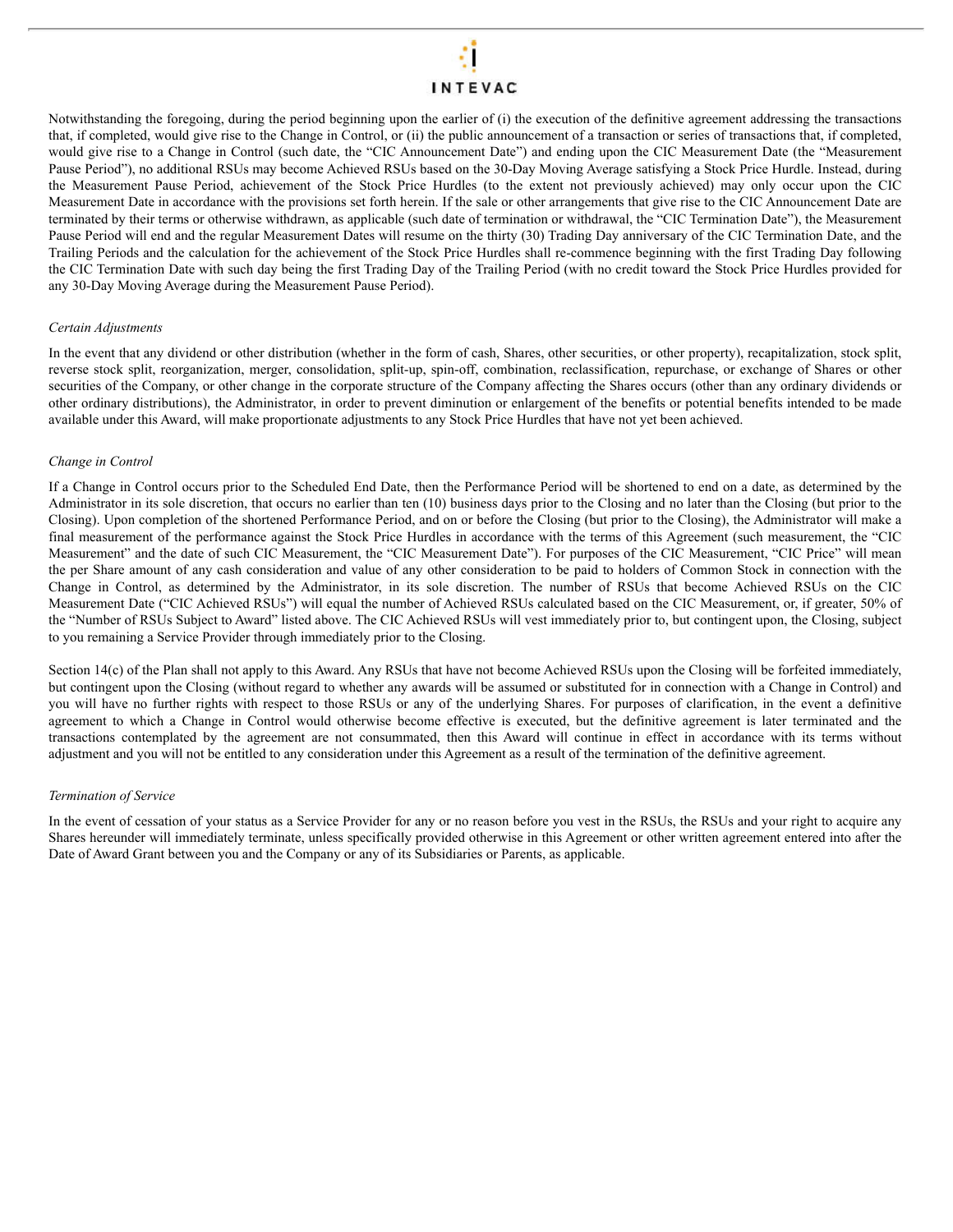#### *Vesting Requirements*

If RSUs are determined to be Achieved RSUs on a Measurement Date or a CIC Measurement Date, then the RSUs that are deemed to become Achieved RSUs on that Measurement Date or CIC Measurement Date, will vest as of the applicable Measurement Date, or in the event of a CIC Measurement, immediately prior to, but contingent upon, the Closing, in each case subject to you remaining a Service Provider through the Measurement Date or Closing, as applicable.

You acknowledge and agree that by accepting this Notice of Grant, it will act as your electronic signature to this Agreement and indicate your agreement and understanding that this award of RSUs is subject to all of the terms and conditions contained in the Plan and this Agreement.

You should retain a copy of your Agreement. You may obtain a paper copy at any time for no charge by contacting Janice Smith or Jeff Calvello. If you would prefer not to electronically sign this Agreement, you may accept this Agreement by signing a paper copy of the Agreement and delivering it to Janice Smith or Jeff Calvello.

If you have any questions, please contact me at extension 2570 or stop by my office.

#### /s/ JEFFREY CALVELLO

#### **Jeffrey Calvello, Corporate Controller**

#### **TERMS AND CONDITIONS OF RESTRICTED STOCK UNIT GRANT (PERFORMANCE-BASED)**

1. Grant. The Company hereby grants to the individual (the "*Participant*") named in the Notice of RSU Grant (the "*Notice of Grant*") under the Intevac, Inc. 2022 Inducement Equity Incentive Plan (the "*Plan*") an Award of Restricted Stock Units, subject to all of the terms and conditions in this Agreement and the Plan, which is incorporated herein by reference. Subject to Section 19 of the Plan, in the event of a conflict between the terms and conditions of the Plan and the terms and conditions of this Agreement, the terms and conditions of the Plan will prevail. Unless otherwise defined herein, the terms defined in the Plan will have the same defined meanings in this Restricted Stock Unit Agreement (the "*Agreement*" or "*Award Agreement*"), which includes the Notice of Grant and Terms and Conditions of Restricted Stock Unit Grant (Performance-Based).

2. Company's Obligation to Pay. Each Restricted Stock Unit represents the right to receive a Share on the date it vests. Unless and until the Restricted Stock Units will have vested in the manner set forth in Section 3 or 4, Participant will have no right to payment of any such Restricted Stock Units. Prior to actual payment of any vested Restricted Stock Units, such Restricted Stock Units will represent an unsecured obligation of the Company, payable (if at all) only from the general assets of the Company. Any Restricted Stock Units that vest in accordance with Sections 3 or 4 will be paid to Participant (or in the event of Participant's death, to his or her properly designated beneficiary or estate) in whole Shares, subject to Participant satisfying any applicable tax withholding obligations as set forth in Section 7. Subject to the provisions of Section 4, such vested Restricted Stock Units will be paid in whole Shares as soon as practicable after vesting but in each such case within sixty (60) days following the vesting date or, if earlier, within sixty (60) days from when the applicable Restricted Stock Units are no longer subject to a substantial risk of forfeiture for purposes of Section 409A. In no event will Participant be permitted, directly or indirectly, to specify the taxable year of the payment of any Restricted Stock Units payable under this Agreement. No fractional Shares will be issued under this Agreement.

3. Vesting Schedule. Except as provided in Section 4, and subject to any acceleration provisions contained in the Plan or set forth in this Agreement, and subject to Section 5, the Restricted Stock Units awarded by this Agreement will vest in accordance with the vesting provisions set forth in the Notice of Grant. Restricted Stock Units scheduled to vest on a certain date or upon the occurrence of a certain condition will not vest in Participant in accordance with any of the provisions of this Agreement unless Participant will have been continuously a Service Provider from the Date of Award Grant until the date such vesting occurs. In the event Participant ceases to be a Service Provider for any or no reason before Participant vests in the Restricted Stock Units, the Restricted Stock Units and Participant's right to acquire any Shares hereunder will immediately terminate.

4. Administrator Discretion; Section 409A.

(a) Administrator Discretion; Acceleration.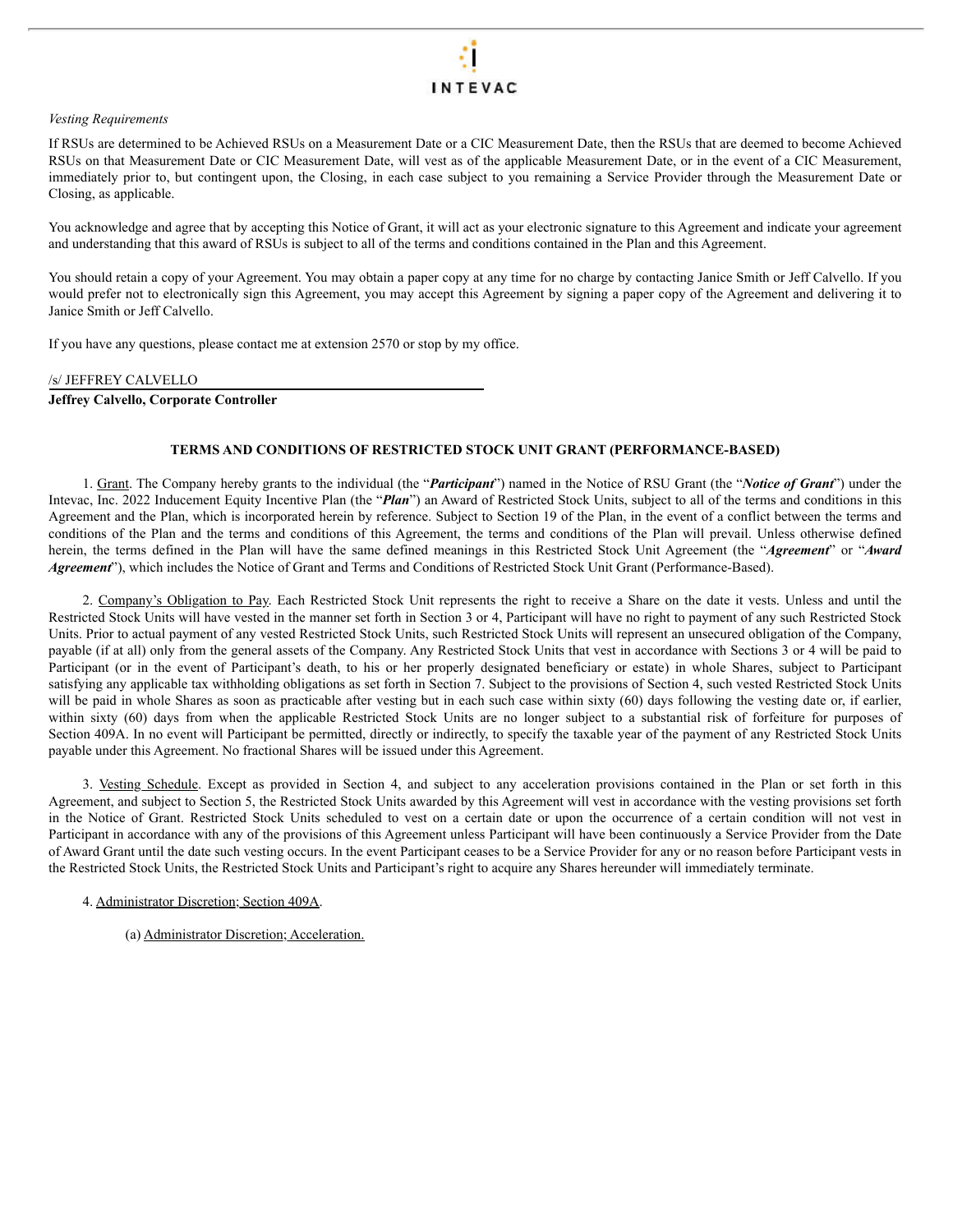(i) The Administrator, in its discretion, may accelerate the vesting of the balance, or some lesser portion of the balance, of the unvested Restricted Stock Units at any time, subject to the terms of the Plan. If so accelerated, such Restricted Stock Units will be considered as having vested as of the date specified by the Administrator. The payment of Shares vesting pursuant to this Section 4 shall in all cases be paid at a time or in a manner that is exempt from or complies with Section 409A.

(ii) Notwithstanding anything in the Plan or this Agreement to the contrary, if the vesting of the balance, or some lesser portion of the balance, of the Restricted Stock Units is accelerated in connection with Participant's termination as a Service Provider (provided that such termination is a "separation from service" within the meaning of Section 409A, as determined by the Company), other than due to death**,** and if (x) Participant is a "specified employee" within the meaning of Section 409A at the time of such separation from service and (y) the payment of such accelerated Restricted Stock Units will result in the imposition of additional tax under Section 409A if paid to Participant on or within the six (6) month period following Participant's separation from service, then the payment of such accelerated Restricted Stock Units will not be made until the date six (6) months and one (1) day following the date of Participant's separation from service, unless the Participant dies following his or her termination as a Service Provider, in which case, the Restricted Stock Units will be paid in Shares to the Participant's estate as soon as practicable following his or her death. It is the intent of this Agreement that it and all payments and benefits hereunder be exempt from or comply with the requirements of Section 409A so that none of the Restricted Stock Units provided under this Agreement or Shares issuable thereunder will be subject to the additional tax imposed under Section 409A, and any ambiguities herein will be interpreted to be so exempt or so comply. Each payment payable under this Agreement is intended to constitute a separate payment for purposes of Treasury Regulation Section 1.409A-2(b)(2). For purposes of this Agreement, "*Section 409A*" means Section 409A of the Code, and any final Treasury Regulations and Internal Revenue Service guidance thereunder, as each may be amended from time to time.

(b) Section 409A. It is the intent of this Award Agreement that it and all issuances and benefits to U.S. taxpayers hereunder be exempt or excepted from the requirements of Section 409A pursuant to the "short-term deferral" exception under Section 409A, or otherwise be exempted or excepted from, or comply with, Section 409A, so that none of this Award Agreement, the Restricted Stock Units provided under this Award Agreement, or Shares issuable thereunder will be subject to the additional tax imposed under Section 409A, and any ambiguities or ambiguous terms herein will be interpreted to be so exempt or excepted, or to so comply. Each issuance upon settlement of the Award under this Award Agreement is intended to constitute a separate payment for purposes of Treasury Regulation Section 1.409A-2(b)(2). In no event will the Company or any Service Recipient (as defined below) have any obligation or liability to reimburse, indemnify, or hold harmless Participant or any other person for any taxes, interest or penalties that may be imposed on Participant (or any other person), or other costs incurred by Participant (or any other person) as a result of Section 409A.

5. Forfeiture upon Termination of Status as a Service Provider. The balance of the Restricted Stock Units that have not vested as of the time of Participant's termination as a Service Provider for any or no reason and Participant's right to acquire any Shares hereunder will immediately terminate.

6. Death of Participant. Any distribution or delivery to be made to Participant under this Agreement will, if Participant is then deceased, be made to Participant's designated beneficiary, or if no beneficiary survives Participant, the administrator or executor of Participant's estate. Any such transferee must furnish the Company with (a) written notice of his or her status as transferee, and (b) evidence satisfactory to the Company to establish the validity of the transfer and compliance with any laws or regulations pertaining to said transfer.

7. Withholding of Taxes. Participant acknowledges that, regardless of any action taken by the Company or, if different, Participant's employer (the "*Employer*") or any Parent or Subsidiary to which Participant is providing services (together, the "*Service Recipients*"), the ultimate liability for any tax and/or social insurance liability obligations and requirements in connection with the Restricted Stock Units, including, without limitation, (i) all federal, state, and local taxes (including Participant's Federal Insurance Contributions Act (FICA) obligations) that are required to be withheld by any Service Recipient or other payment of tax-related items related to Participant's participation in the Plan and legally applicable to Participant; (ii) Participant's and, to the extent required by any Service Recipient, the Service Recipient's fringe benefit tax liability, if any, associated with the grant, vesting, or settlement of the Restricted Stock Units or sale of Shares; and (iii) any other Service Recipient taxes the responsibility for which Participant has, or has agreed to bear, with respect to the Restricted Stock Units (or settlement thereof or issuance of Shares thereunder) (collectively, the "*Tax Obligations*"), is and remains Participant's sole responsibility and may exceed the amount actually withheld by the applicable Service Recipient(s). Participant further acknowledges that no Service Recipient (A) makes any representations or undertakings regarding the treatment of any Tax Obligations in connection with any aspect of the Restricted Stock Units, including, but not limited to, the grant, vesting or settlement of the Restricted Stock Units, the subsequent sale of Shares acquired pursuant to such settlement and the receipt of any dividends or other distributions, and (B) makes any commitment to and is under any obligation to structure the terms of the grant or any aspect of the Restricted Stock Units to reduce or eliminate Participant's liability for Tax Obligations or achieve any particular tax result. Further, if Participant is subject to Tax Obligations in more than one jurisdiction between the Date of Award Grant and the date of any relevant taxable or tax withholding event, as applicable, Participant acknowledges that the applicable Service Recipient(s) (or former employer, as applicable) may be required to withhold or account for Tax Obligations in more than one jurisdiction.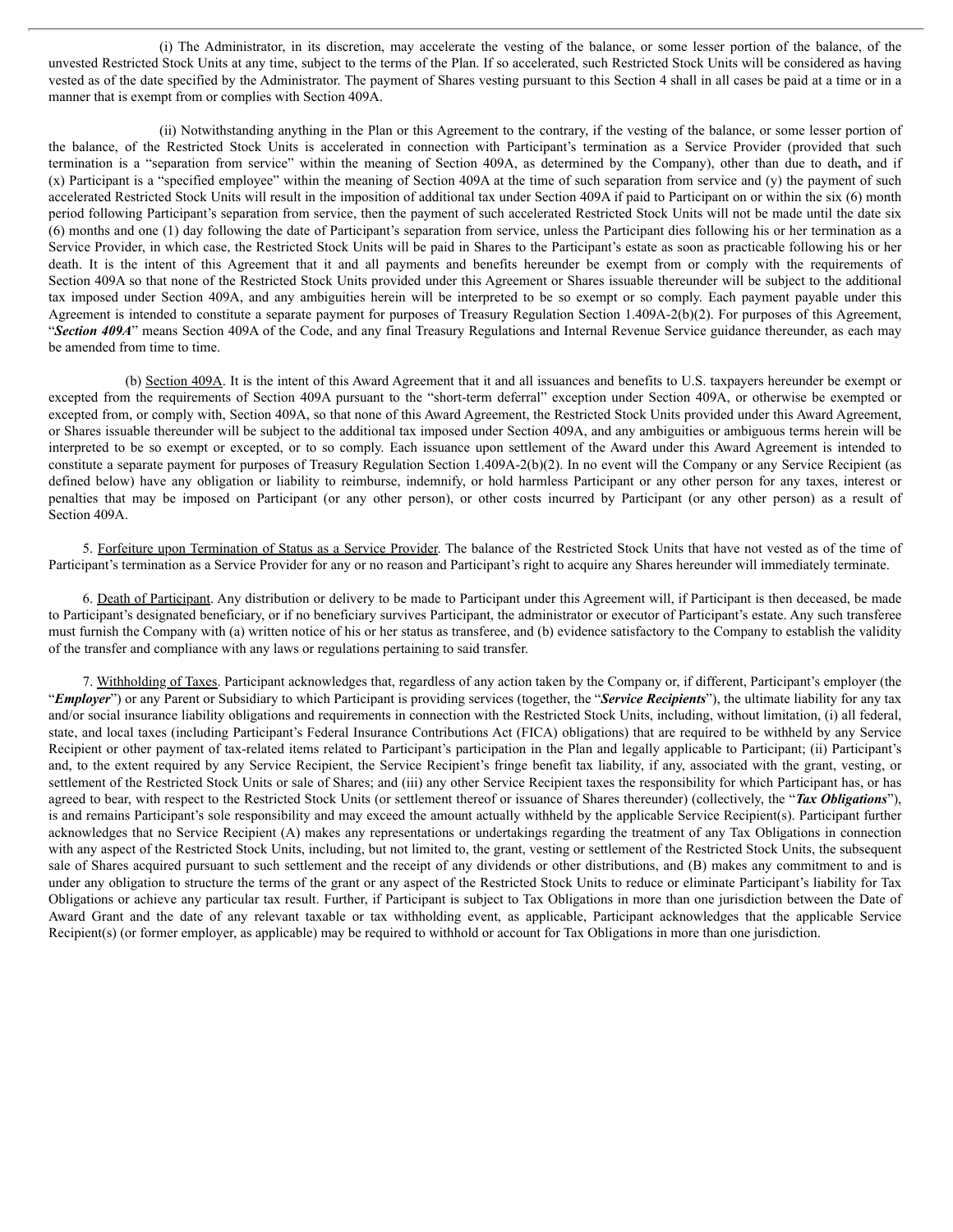If Participant fails to make satisfactory arrangements for the payment of any required Tax Obligations hereunder at the time of the applicable taxable event, Participant acknowledges and agrees that the Company may refuse to issue or deliver the Shares and may deem such Shares forfeited to the Company for no consideration.

Notwithstanding any contrary provision of this Agreement, no certificate representing the Shares will be issued to Participant, unless and until satisfactory arrangements (as determined by the Administrator) will have been made by Participant with respect to the payment of the Tax Obligations. Prior to vesting and/or settlement of the Restricted Stock Units, Participant will pay or make adequate arrangements satisfactory to the Service Recipient to satisfy all obligations of the Service Recipient for the Tax Obligations. In this regard, Participant authorizes the Service Recipient to withhold all applicable Tax Obligations legally payable by Participant from his or her wages or other cash compensation paid to Participant by the Service Recipient or from proceeds of the sale of Shares. Alternatively, or in addition, if permissible under applicable local law, the Company may, in its sole discretion and pursuant to such procedures as it may specify from time to time, may permit or require Participant to satisfy such Tax Obligations, in whole or in part (without limitation) by (a) paying cash (or cash equivalent), (b) electing to have the Company withhold otherwise deliverable cash or Shares having a fair market value equal to the minimum statutory amount required to be withheld or such greater amount as the Administrator may determine if such amount would not have adverse accounting consequences, as the Administrator determines in its sole discretion, (c) delivering to the Company already-owned Shares having a fair market value equal to the minimum statutory amount required to be withheld or such greater amount as the Administrator may determine if such amount would not have adverse accounting consequences, as the Administrator determines in its sole discretion, or (d) selling a sufficient number of such Shares otherwise deliverable to Participant through such means as the Company may determine in its sole discretion (whether through a broker or otherwise) equal to the amount required to be withheld for Tax Obligations. The Company, in its sole discretion, will have the right (but not the obligation) to satisfy any Tax Obligations by reducing the number of Shares otherwise deliverable to Participant and, until determined otherwise by the Company, this will be the method by which such obligations for Tax Obligations are satisfied. If Participant fails to make satisfactory arrangements for the payment of any required Tax Obligations hereunder at the time any applicable Restricted Stock Units otherwise are scheduled to vest pursuant to Sections 3 or 4 or Tax Obligations related to the Restricted Stock Units otherwise are due, Participant will permanently forfeit such Restricted Stock Units and any right to receive Shares thereunder and the Restricted Stock Units will be returned to the Company at no cost to the Company.

Participant has reviewed with his or her own tax advisers the U.S. federal, state, local and non-U.S. tax consequences of this investment and the transactions contemplated by this Award Agreement. With respect to such matters, Participant relies solely on such advisers and not on any statements or representations of the Company or any of its agents, written or oral. Participant understands that Participant (and not the Company) shall be responsible for Participant's own tax liability that may arise as a result of this investment or the transactions contemplated by this Award Agreement.

8. Acknowledgements. In accepting this Award of Restricted Stock Units, Participant acknowledges, understands and agrees that:

(a) Participant acknowledges receipt of a copy of the Plan (including any applicable appendixes or sub-plans thereunder) and represents that he or she is familiar with the terms and provisions thereof, and hereby accepts this Award of Restricted Stock Units subject to all of the terms and provisions thereof. Participant has reviewed the Plan (including any applicable appendixes or sub-plans thereunder) and this Agreement in their entirety, has had an opportunity to obtain the advice of counsel prior to executing this Agreement and fully understands all provisions of the Award. Participant hereby agrees to accept as binding, conclusive and final all decisions or interpretations of the Administrator upon any questions arising under the Plan or this Agreement. Participant further agrees to notify the Company upon any change in the residence address indicated in the Notice of Grant;

(b) the grant of the Restricted Stock Units is voluntary and occasional and does not create any contractual or other right to receive future grants of Restricted Stock Units, or benefits in lieu of Restricted Stock Units, even if Restricted Stock Units have been granted in the past;

(c) all decisions with respect to future Restricted Stock Units or other grants, if any, will be at the sole discretion of the Administrator;

(d) Participant is voluntarily participating in the Plan;

(e) the Restricted Stock Units and the Shares subject to the Restricted Stock Units are not intended to replace any pension rights or compensation;

(f) the Restricted Stock Units and the Shares subject to the Restricted Stock Units, and the income and value of same, are not part of normal or expected compensation for purposes of calculating any severance, resignation, termination, redundancy, dismissal, end-of-service payments, bonuses, long-service awards, pension or retirement or welfare benefits or similar payments;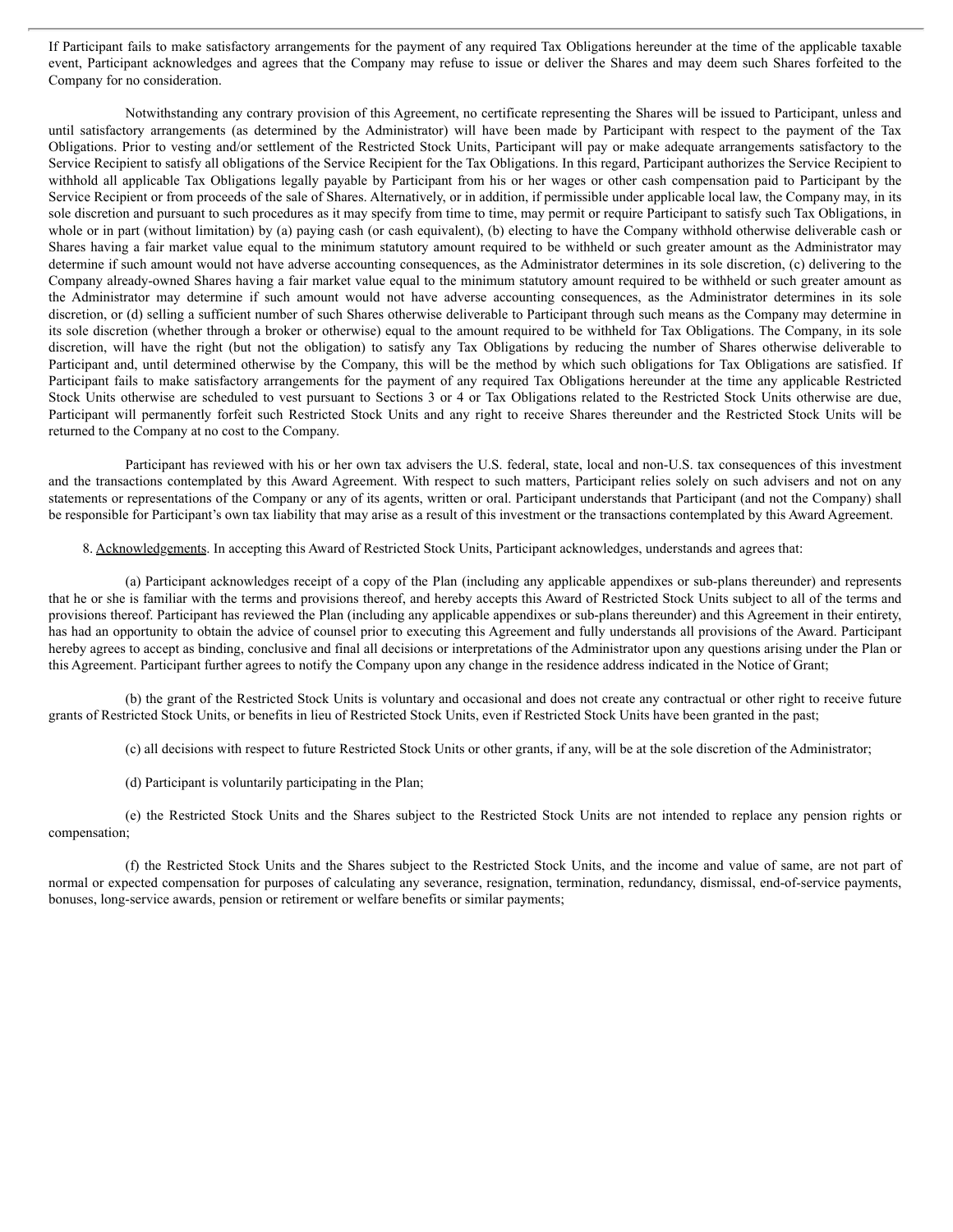(g) the future value of the Shares underlying the Restricted Stock Units is unknown, indeterminable and cannot be predicted;

(h) for purposes of the Restricted Stock Units, Participant's status as a Service Provider will be considered terminated as of the date Participant is no longer actively providing services to the Company or any Parent or Subsidiary (regardless of the reason for such termination and whether or not later found to be invalid or in breach of employment laws in the jurisdiction where Participant is a Service Provider or the terms of Participant's employment or service agreement, if any), and unless otherwise expressly provided in this Award Agreement (including by reference in the Notice of Grant to other arrangements or contracts) or determined by the Administrator, Participant's right to vest in the Restricted Stock Units under the Plan, if any, will terminate as of such date and will not be extended by any notice period (e.g., Participant's period of service would not include any contractual notice period or any period of "garden leave" or similar period mandated under employment laws in the jurisdiction where Participant is a Service Provider or the terms of Participant's employment or service agreement, if any, unless Participant is providing bona fide services during such time); the Administrator shall have the exclusive discretion to determine when Participant is no longer actively providing services for purposes of the Restricted Stock Units grant (including whether Participant may still be considered to be providing services while on a leave of absence and consistent with local law);

(i) unless otherwise provided in the Plan or by the Administrator in its discretion, the Restricted Stock Units and the benefits evidenced by this Award Agreement do not create any entitlement to have the Restricted Stock Units or any such benefits transferred to, or assumed by, another company nor be exchanged, cashed out or substituted for, in connection with any corporate transaction affecting the Shares; and

(j) the following provisions apply only if Participant is providing services outside the United States:

(i) the Restricted Stock Units and the Shares subject to the Restricted Stock Units are not part of normal or expected compensation or salary for any purpose;

(ii) Participant acknowledges and agrees that no Service Recipient shall be liable for any foreign exchange rate fluctuation between Participant's local currency and the United States Dollar that may affect the value of the Restricted Stock Units or of any amounts due to Participant pursuant to the settlement of the Restricted Stock Units or the subsequent sale of any Shares acquired upon settlement; and

(iii) no claim or entitlement to compensation or damages shall arise from forfeiture of the Restricted Stock Units resulting from the termination of Participant's status as a Service Provider (for any reason whatsoever whether or not later found to be invalid or in breach of employment laws in the jurisdiction where Participant is a Service Provider or the terms of Participant's employment or service agreement, if any), and in consideration of the grant of the Restricted Stock Units to which Participant is otherwise not entitled, Participant irrevocably agrees never to institute any claim against any Service Recipient, waives his or her ability, if any, to bring any such claim, and releases each Service Recipient from any such claim; if, notwithstanding the foregoing, any such claim is allowed by a court of competent jurisdiction, then, by participating in the Plan, Participant shall be deemed irrevocably to have agreed not to pursue such claim and agrees to execute any and all documents necessary to request dismissal or withdrawal of such claim

9. Data Privacy. Participant hereby explicitly and unambiguously consents to the collection, use and transfer, in electronic or other form, of Participant's personal data as described in this Award Agreement and any other Restricted Stock Unit grant materials by and among, as applicable, the Service Recipients for the exclusive purpose of implementing, administering and managing Participant's participation in the Plan.

Participant understands that the Company and the Service Recipient may hold certain personal information about Participant, including, but not limited to, Participant's name, home address and telephone number, date of birth, social insurance number or other identification number, salary, nationality, job title, any Shares or directorships held in the Company, details of all Restricted Stock Units or any other entitlement to Shares awarded, canceled, exercised, vested, unvested or outstanding in Participant's favor ("Data"), for the exclusive purpose of implementing, *administering and managing the Plan.*

Participant understands that Data may be transferred to a stock plan service provider, as may be selected by the Company in the future, assisting the Company with the implementation, administration and management of the Plan. Participant understands that the recipients of the Data may be located in the United States or elsewhere, and that the recipients' country of operation (e.g., the United States) may have different data privacy laws and protections than Participant's country. Participant understands that if he or she resides outside the United States, he or she may request a list with the names and addresses of any potential recipients of the Data by contacting his or her local human resources representative. Participant authorizes the Company, the Service Recipients, any stock plan service provider selected by the Company and any other possible recipients which may assist the Company (presently or in the future) with implementing, administering and managing the Plan to receive, possess, use, retain and transfer the Data, in electronic or other form, for the sole purpose of implementing, administering and managing his or her *participation in the Plan. Participant*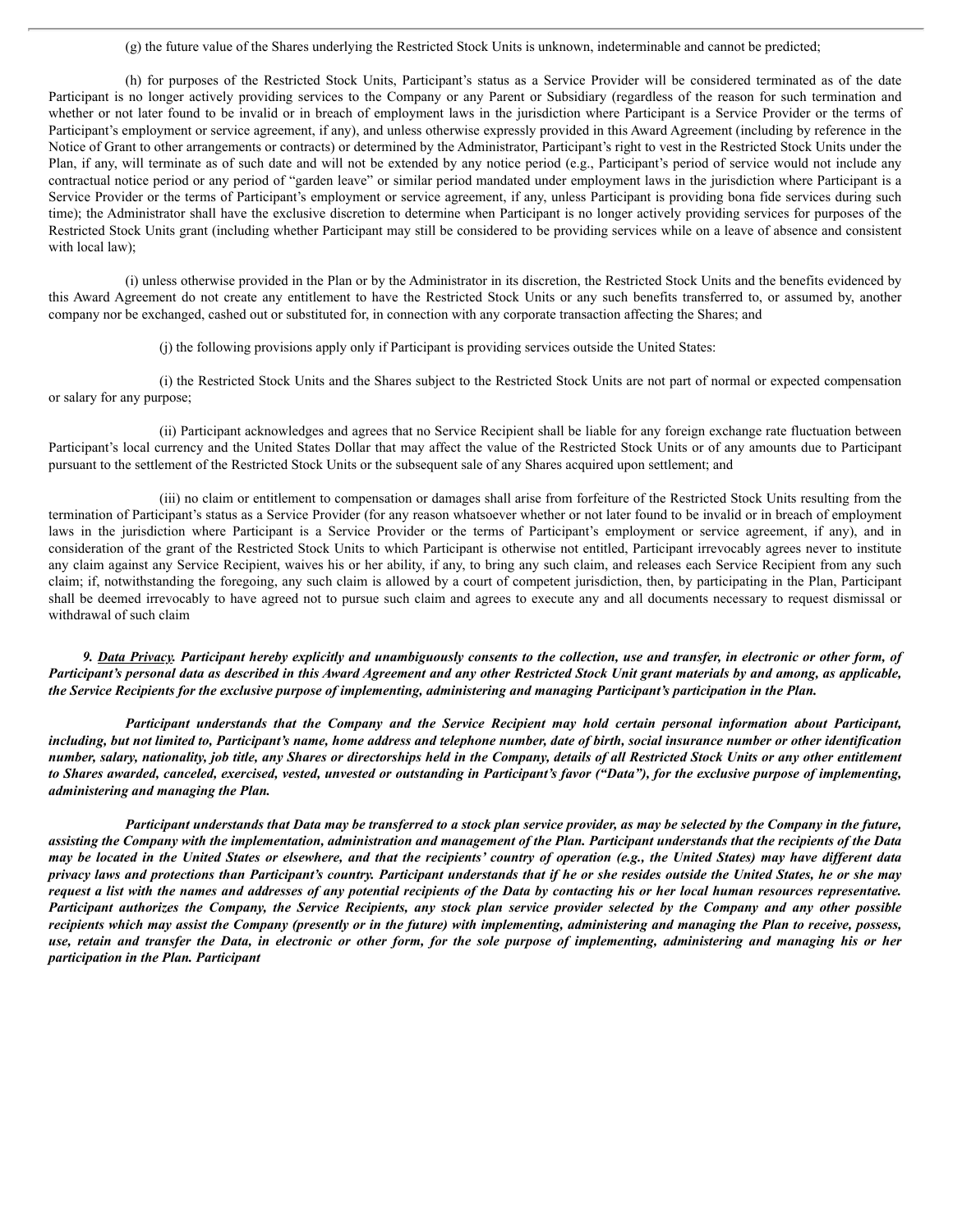understands that Data will be held only as long as is necessary to implement, administer and manage Participant's participation in the Plan. Participant understands if he or she resides outside the United States, he or she may, at any time, view Data, request additional information about the storage and processing of Data, require any necessary amendments to Data or refuse or withdraw the consents herein, in any case without cost, by contacting in writing his or her local human resources representative. Further, Participant understands that he or she is providing the consents herein on a purely voluntary basis. If Participant does not consent, or if Participant later seeks to revoke his or her consent, his or her status as a Service Provider and career with the Service Recipient will not be adversely affected. The only adverse consequence of refusing or withdrawing Participant's consent is that the Company would not be able to grant Participant Restricted Stock Units or other equity awards or administer or maintain such awards. Therefore, Participant understands that refusing or withdrawing his or her consent may affect Participant's ability to participate in the Plan. For more information on the consequences of Participant's refusal to consent or withdrawal of consent, Participant *understands that he or she may contact his or her local human resources representative.*

10. English Language. Participant has received the terms and conditions of this Agreement and any other related communications, and Participant consents to having received these documents in English. If Participant has received this Agreement or any other document related to the Plan translated into a language other than English and if the translated version is different than the English version, the English version will control.

11. Rights as Stockholder. Neither Participant nor any person claiming under or through Participant will have any of the rights or privileges of a stockholder of the Company in respect of any Shares deliverable hereunder unless and until certificates representing such Shares will have been issued, recorded on the records of the Company or its transfer agents or registrars, and delivered to Participant (including through electronic delivery to a brokerage account). After such issuance, recordation and delivery, Participant will have all the rights of a stockholder of the Company with respect to voting such Shares and receipt of dividends and distributions on such Shares.

12. No Guarantee of Continued Service. PARTICIPANT ACKNOWLEDGES AND AGREES THAT THE VESTING OF THE RESTRICTED STOCK UNITS PURSUANT TO THE VESTING SCHEDULE HEREOF IS EARNED ONLY THROUGH ACHIEVEMENT OF THE PERFORMANCE METRICS SET FORTH IN THE NOTICE OF GRANT COUPLED WITH CONTINUATION AS A SERVICE PROVIDER AND, WHICH CONTINUATION, UNLESS PROVIDED OTHERWISE UNDER APPLICABLE LAW, IS AT THE WILL OF THE APPLICABLE SERVICE RECIPIENT AND NOT THROUGH THE ACT OF BEING HIRED, BEING GRANTED THIS AWARD OF RESTRICTED STOCK UNITS OR ACQUIRING SHARES HEREUNDER. PARTICIPANT FURTHER ACKNOWLEDGES AND AGREES THAT THIS AGREEMENT, THE TRANSACTIONS CONTEMPLATED HEREUNDER AND THE VESTING SCHEDULE SET FORTH HEREIN DO NOT CONSTITUTE AN EXPRESS OR IMPLIED PROMISE OF CONTINUED ENGAGEMENT AS A SERVICE PROVIDER FOR THE VESTING PERIOD, FOR ANY PERIOD, OR AT ALL, AND WILL NOT INTERFERE IN ANY WAY WITH PARTICIPANT'S RIGHT OR THE RIGHT OF ANY SERVICE RECIPIENT TO TERMINATE PARTICIPANT'S RELATIONSHIP AS A SERVICE PROVIDER, SUBJECT TO APPLICABLE LAW, WHICH TERMINATION, UNLESS PROVIDED OTHERWISE UNDER APPLICABLE LAW, MAY BE AT ANY TIME, WITH OR WITHOUT CAUSE.

13. Address for Notices. Any notice to be given to the Company under the terms of this Agreement will be addressed to the Company, in care of its Secretary at Intevac, Inc., 3560 Bassett Street, Santa Clara CA 95054, or at such other address as the Company may hereafter designate in writing.

14. Grant is Not Transferable. Except to the limited extent provided in Section 6, this grant and the rights and privileges conferred hereby will not be transferred, assigned, pledged or hypothecated in any way (whether by operation of law or otherwise) and will not be subject to sale under execution, attachment or similar process. Upon any attempt to transfer, assign, pledge, hypothecate or otherwise dispose of this grant, or any right or privilege conferred hereby, or upon any attempted sale under any execution, attachment or similar process, this grant and the rights and privileges conferred hereby immediately will become null and void.

15. Successors and Assigns. The Company may assign any of its rights under this Agreement to single or multiple assignees, and this Agreement shall inure to the benefit of the successors and assigns of the Company. Subject to the restrictions on transfer herein set forth, this Agreement shall be binding upon Participant and his or her heirs, executors, administrators, successors and assigns. The rights and obligations of Participant under this Agreement may be assigned only with the prior written consent of the Company.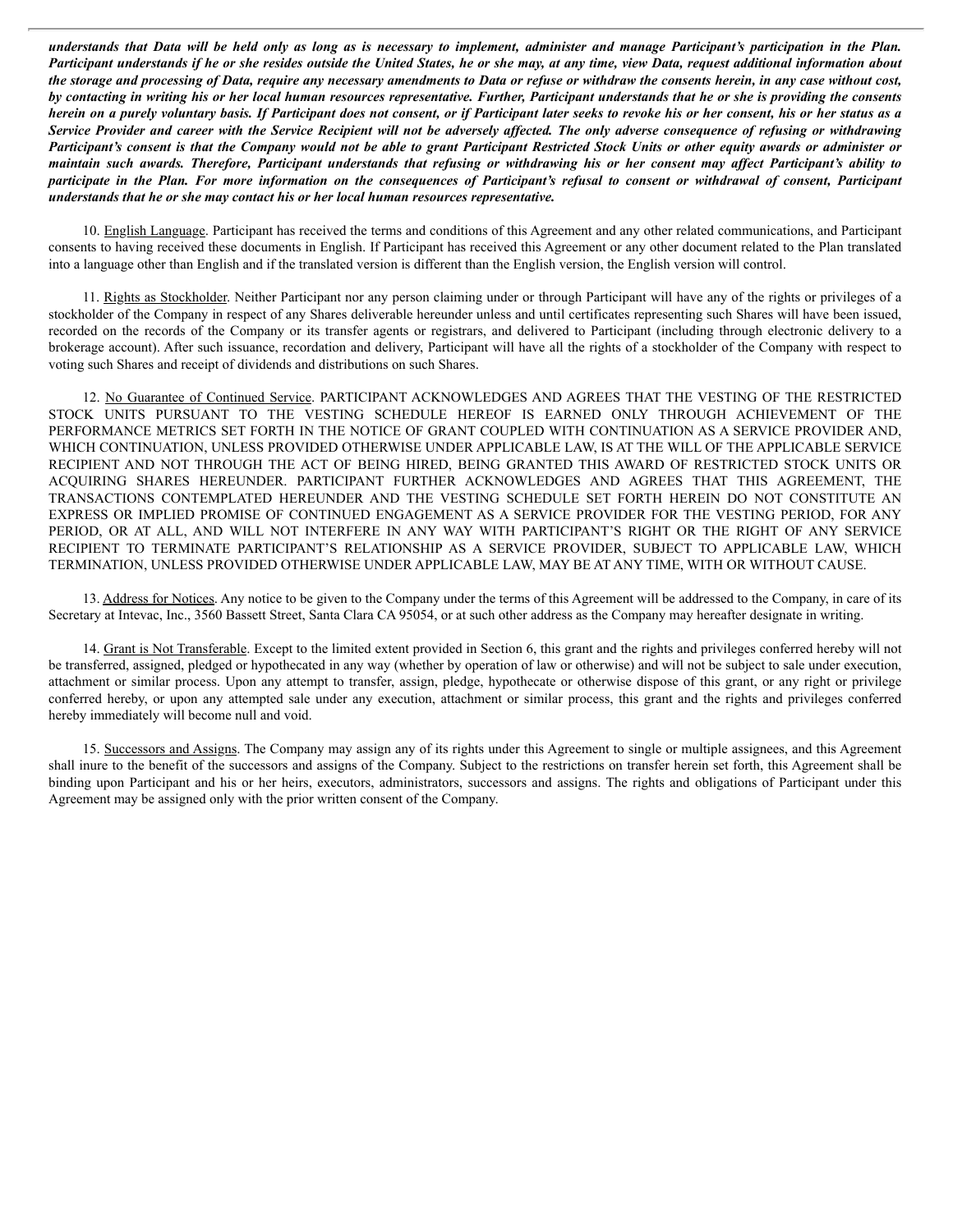16. Additional Conditions to Issuance of Stock. If at any time the Company determines, in its discretion, that the listing, registration, qualification or rule compliance of the Shares upon any securities exchange or under any state, federal or non-U.S. law, the tax code and related regulations or under the rulings or regulations of the United States Securities and Exchange Commission or any other governmental regulatory body or the clearance, consent or approval of the United States Securities and Exchange Commission or any other governmental regulatory authority is necessary or desirable as a condition to the issuance of Shares to Participant (or his or her estate or beneficiaries) hereunder, such issuance will not occur unless and until such listing, registration, qualification, rule compliance, clearance, consent or approval will have been completed, effected or obtained free of any conditions not acceptable to the Company. If any such listing, registration, qualification, rule compliance, clearance, consent or approval has not been completed by the applicable deadline to remain exempt from Section 409A under the "short-term deferral" exemption with respect to a Restricted Stock Unit in a manner that would allow it to be settled by such deadline, such Restricted Stock Unit will be forfeited as of immediately following such deadline for no consideration and at no cost to the Company. Subject to the prior sentence, where the Company determines that the delivery of the payment of any Shares will violate federal securities laws or other applicable laws, the Company will defer delivery until the earliest date at which the Company reasonably anticipates that the delivery of Shares will no longer cause such violation. The Company will make all reasonable efforts to meet the requirements of any such state, federal or foreign law or securities exchange and to obtain any such consent or approval of any such governmental authority or securities exchange. Subject to the terms of this Award Agreement and the Plan, the Company shall not be required to issue any certificate or certificates for Shares hereunder prior to the lapse of such reasonable period of time following the date of vesting of a Restricted Stock Unit as the Administrator may establish from time to time for reasons of administrative convenience and any such certificate may be in book entry form.

17. Plan Governs. This Agreement is subject to all terms and provisions of the Plan. In the event of a conflict between one or more provisions of this Agreement and one or more provisions of the Plan, the provisions of the Plan will govern. Capitalized terms used and not defined in this Agreement will have the meaning set forth in the Plan.

18. Administrator Authority. The Administrator will have the power to interpret the Plan and this Agreement and to adopt such rules for the administration, interpretation and application of the Plan as are consistent therewith and to interpret or revoke any such rules (including, but not limited to, the determination of whether or not any Restricted Stock Units have vested). All actions taken and all interpretations and determinations made by the Administrator in good faith will be final and binding upon Participant, the Company and all other interested persons. No member of the Administrator will be personally liable for any action, determination or interpretation made in good faith with respect to the Plan or this Agreement.

19. Electronic Delivery and Acceptance. The Company may, in its sole discretion, decide to deliver any documents related to Restricted Stock Units awarded under the Plan or future Restricted Stock Units that may be awarded under the Plan by electronic means or require Participant to participate in the Plan by electronic means. Participant hereby consents to receive such documents by electronic delivery and agrees to participate in the Plan through any on-line or electronic system established and maintained by the Company or a third party designated by the Company.

20. Captions. Captions provided herein are for convenience only and are not to serve as a basis for interpretation or construction of this Agreement.

21. Agreement Severable. In the event that any provision in this Agreement will be held invalid or unenforceable, such provision will be severable from, and such invalidity or unenforceability will not be construed to have any effect on, the remaining provisions of this Agreement.

22. Modifications to the Agreement. This Agreement constitutes the entire understanding of the parties on the subjects covered. Participant expressly warrants that he or she is not accepting this Agreement in reliance on any promises, representations, or inducements other than those contained herein. Modifications to this Agreement or the Plan can be made only in an express written contract executed by a duly authorized officer of the Company. Notwithstanding anything to the contrary in the Plan or this Agreement, the Company reserves the right to revise this Agreement as it deems necessary or advisable, in its sole discretion and without the consent of Participant, to comply with Section 409A or to otherwise avoid imposition of any additional tax or income recognition under Section 409A in connection to this Award of Restricted Stock Units.

23. Amendment, Suspension or Termination of the Plan. By accepting this Award, Participant expressly warrants that he or she has received an Award of Restricted Stock Units under the Plan, and has received, read and understood a description of the Plan. Participant understands that the Plan is discretionary in nature and may be amended, suspended or terminated by the Company at any time.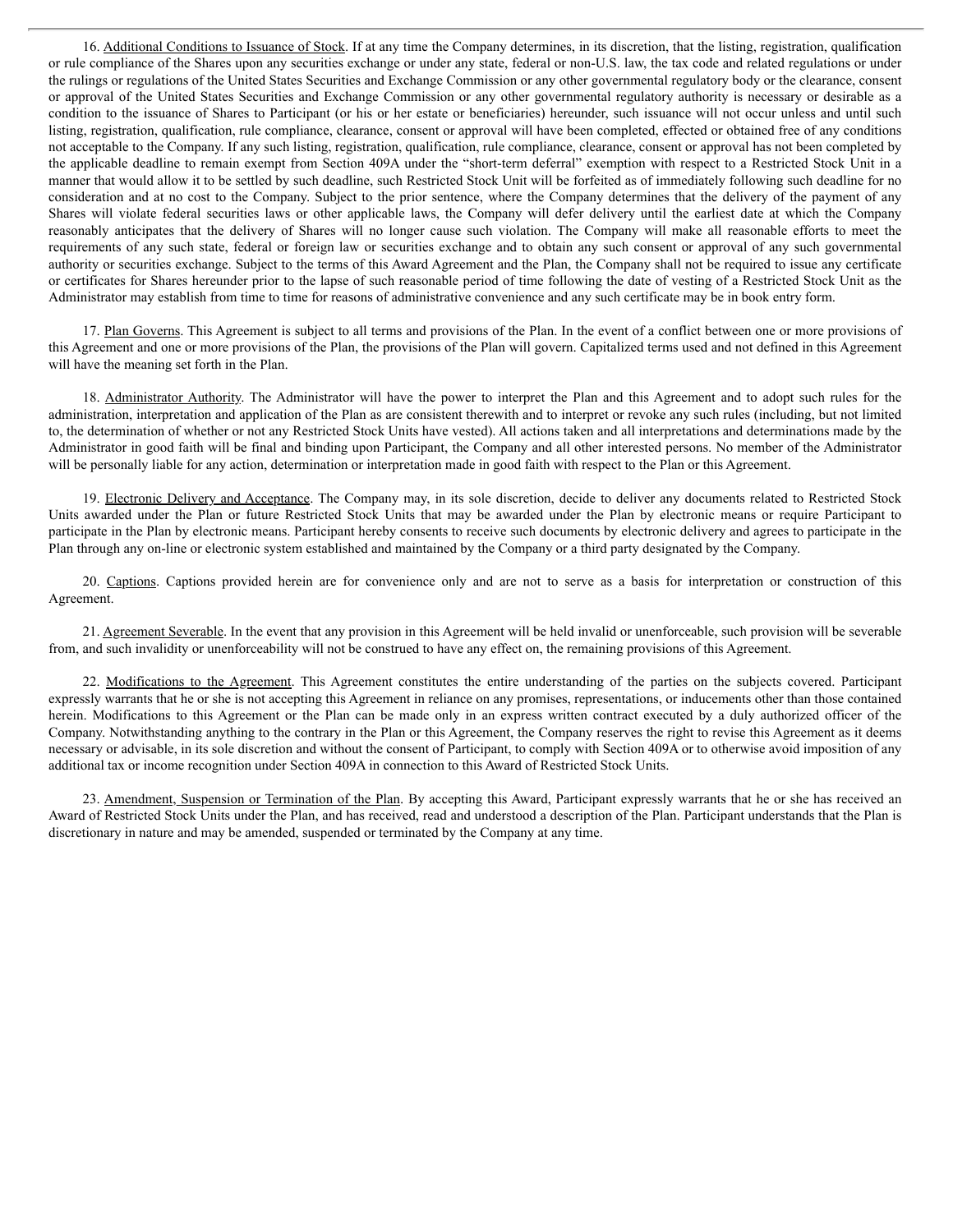24. Governing Law. This Agreement will be governed by the laws of the State of California, without giving effect to the conflict of law principles thereof. For purposes of litigating any dispute that arises under this Award of Restricted Stock Units or this Agreement, the parties hereby submit to and consent to the jurisdiction of the State of California, and agree that such litigation will be conducted in the courts of Santa Clara County, California, or the federal courts for the United States for the Northern District of California, and no other courts, where this Award of Restricted Stock Units is made and/or to be performed.

25. No Waiver. Either party's failure to enforce any provision or provisions of this Agreement shall not in any way be construed as a waiver of any such provision or provisions, nor prevent that party from thereafter enforcing each and every other provision of this Agreement. The rights granted both parties herein are cumulative and shall not constitute a waiver of either party's right to assert all other legal remedies available to it under the circumstances.

26. Tax Consequences. Participant has reviewed with his or her own tax advisors the U.S. federal, state, local and non-U.S. tax consequences of this investment and the transactions contemplated by this Agreement. With respect to such matters, Participant relies solely on such advisors and not on any statements or representations of the Company or any of its agents, written or oral. Participant understands that Participant (and not the Company) shall be responsible for Participant's own tax liability that may arise as a result of this investment or the transactions contemplated by this Agreement.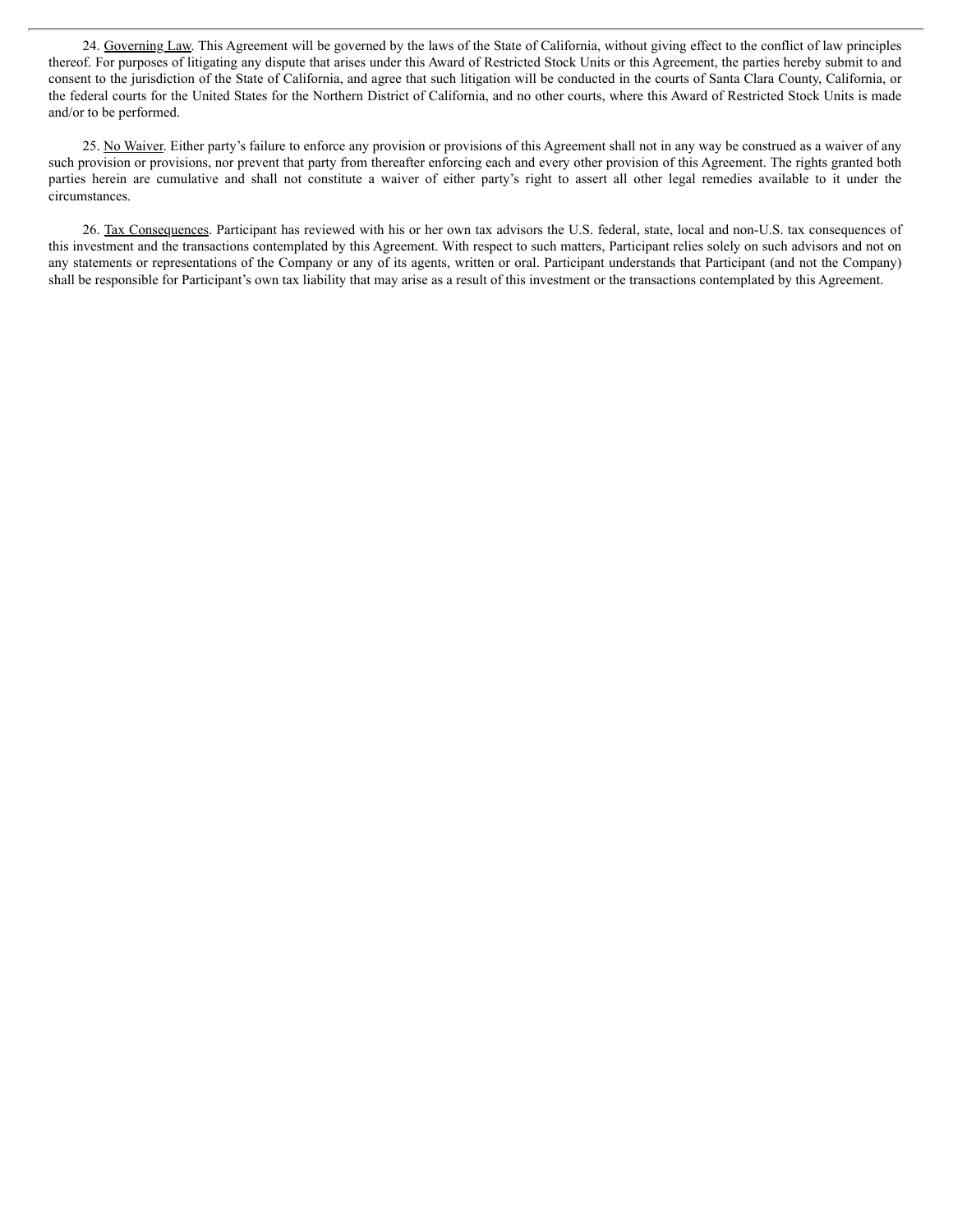

#### <span id="page-14-0"></span>2020 EQUITY INCENTIVE PLAN

FIRST\_NAME, LAST\_NAME ADDRESS\_LINE\_1 ADDRESS\_LINE\_2 ADDRESS\_LINE\_3 CITY, STATE ZIPCODE

#### Dear FIRST\_NAMELAST\_NAME,

#### **NOTICE OF RSU GRANT (PERFORMANCE-BASED)**

Congratulations. We, Intevac, Inc. (the "Company"), pursuant to our 2020 Equity Incentive Plan (the "Plan"), hereby grants you an award (the "award" or "Award") of restricted stock units (the "RSUs" or "Restricted Stock Units") to receive the number of Shares as set forth below. Unless otherwise stated, all capitalized terms within this Restricted Stock Unit Agreement (the "Agreement"), which includes this Notice of RSU Grant (Performance-Based) (the "Notice of Grant") and the Terms and Conditions of Restricted Stock Unit Grant – Performance-Based, shall be interpreted as defined in the Plan. The following documents are linked to this notification and are also available on the Intevac Portal under the Stock Plans page:

- Terms and Conditions of Restricted Stock Unit Grant Performance-Based
- 2020 Equity Incentive Plan
- 2020 Equity Incentive Plan Prospectus

By accepting this Notice of Grant, you are agreeing to the electronic availability of the documents disclosed above. If you need a hard copy of any of the documents, please contact Janice Smith or myself, and one will be provided to you at no charge.

Name of Award Grantee:

Grantee Employee ID Number:

Award Number:

Date of Award Grant:

Number of RSUs Subject to Award:

#### **Vesting Schedule:**

Subject to you continuing to be a Service Provider through the applicable vesting date, the RSUs will vest in accordance with the following vesting criteria:

#### *General*

Vesting of the RSUs is subject to a performance-based requirement described below. Subject to the provisions of this Agreement, the RSUs will become eligible to vest if and to the extent the performance goal (the "Performance Goal") is satisfied. RSUs that become eligible to vest based on satisfying the Performance Goal, if any, are referred to as "Achieved RSUs".

#### *Performance-based Requirement / Performance Period*

For purposes of this Agreement, "Stock Price" means the closing sales price (or the closing bid, if no sales were reported) of a Share as quoted on the Nasdaq Global Select Market (or such other established stock exchange or national market system on which the Common Stock is listed).

-1-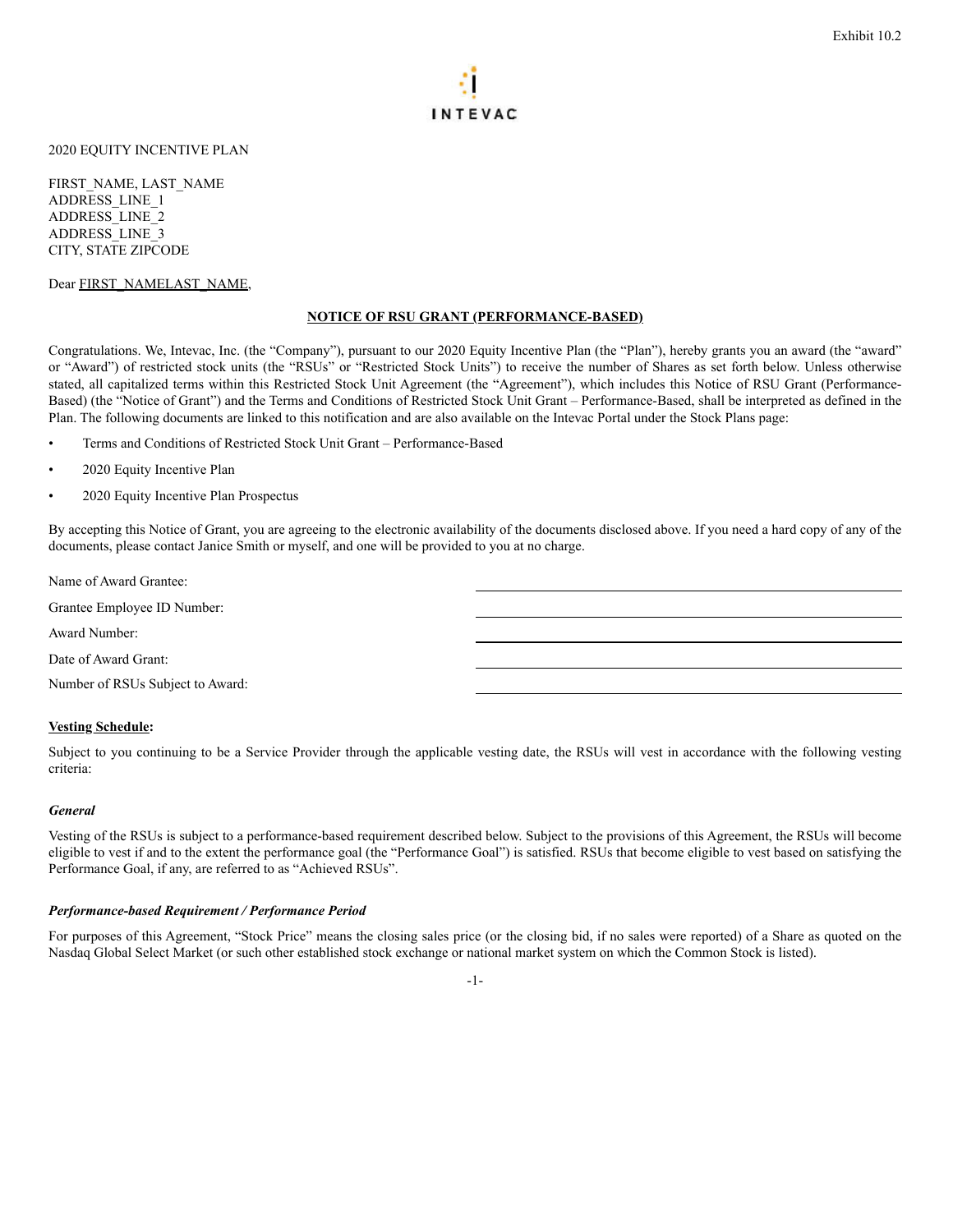## **INTEVAC**

For purposes of this Agreement, "Performance Period" means the period beginning on the Date of Award Grant (the "Commencement Date"), and ending on (and inclusive of) May 31, 2025 (the "Scheduled End Date"). Notwithstanding the foregoing, in the event of a Change in Control that occurs prior to the Scheduled End Date, the Performance Period will be deemed to end upon the consummation of the Change in Control (the "Closing"). The first to occur of the Scheduled End Date or a Closing is referred to as the "Period End Date".

The Performance Goal that will be used to determine the Achieved RSUs under this Award will consist of achievement of a 30-Day Moving Average (as defined below) of at least a specified dollar amount during the Performance Period as set forth in the table below or, to the extent specified under "Change in Control" below, the achievement of at least a specified CIC Price ("Stock Price Hurdles"). For purposes of this Agreement, "30-Day Moving Average" means the average Stock Price for a consecutive thirty (30) Trading Day period during the Performance Period (a "Trailing Period").

The following table sets forth the number of RSUs for each of the five tranches listed below (each tranche, a "Tranche") that will become Achieved RSUs depending on whether the applicable Stock Price Hurdle specified opposite such number, as measured on a Measurement Date (as defined below) or the CIC Measurement Date (as defined below), has been achieved:

| Tranche* |            | <b>Stock Price Hurdles</b> | *Number of RSUs that Become Achieved<br><b>RSUs</b> |
|----------|------------|----------------------------|-----------------------------------------------------|
|          | $\theta$ . | <b>Below \$6.00</b>        | 0                                                   |
|          | 1.         | \$6.00                     |                                                     |
|          | 2.         | \$7.00                     |                                                     |
|          | 3.         | \$8.00                     |                                                     |
|          | 4.         | \$9.00                     |                                                     |
|          | 5.         | \$10.00 or greater         |                                                     |
|          |            |                            |                                                     |

In the event of a CIC Measurement (as defined below), if the CIC Price (as defined below) is greater than \$8.00 but below \$10.00, then the number of RSUs that will become Achieved RSUs will be interpolated on a linear basis between Tranches  $3 - 5$ , and in such case, with the number of RSUs that become Achieved RSUs rounded down to the nearest whole Share and any fractional Shares will be forfeited for no consideration. For purposes of clarification, other than in the event of a CIC Measurement, there will be no interpolation between levels when determining the number of RSUs that will become Achieved RSUs.

For the avoidance of doubt, more than one Stock Price Hurdle may be achieved concurrently during the Performance Period. Further, for the avoidance of doubt, if a particular Stock Price Hurdle is achieved more than once during the Performance Period, RSUs will become Achieved RSUs only in connection with the first occurrence of achievement of that Stock Price Hurdle during the Performance Period, and thereafter, no additional RSUs will become Achieved RSUs upon subsequent achievements of the Stock Price Hurdle. In no event may more than 100% of the "Number of RSUs Subject to Award" listed above be Achieved RSUs.

All determinations regarding the Stock Price, the 30-Day Moving Average, the CIC Price and the achievement of any Stock Price Hurdle in accordance with the terms of this Agreement, will be made by the Administrator in its sole discretion and all such determinations will be final and binding on all parties.

#### *Measurement Dates*

For purposes of this Agreement, the first measurement date (a "Measurement Date") of whether any Stock Price Hurdle has been achieved will occur on the thirty (30) Trading Day anniversary of the Commencement Date (the "Beginning Measurement Date"). Additional Measurement Dates will occur on each subsequent Trading Day during the Performance Period. In order for any RSUs to become Achieved RSUs on an applicable Measurement Date (other than the CIC Measurement Date), a Stock Price Hurdle must be achieved on the applicable Measurement Date.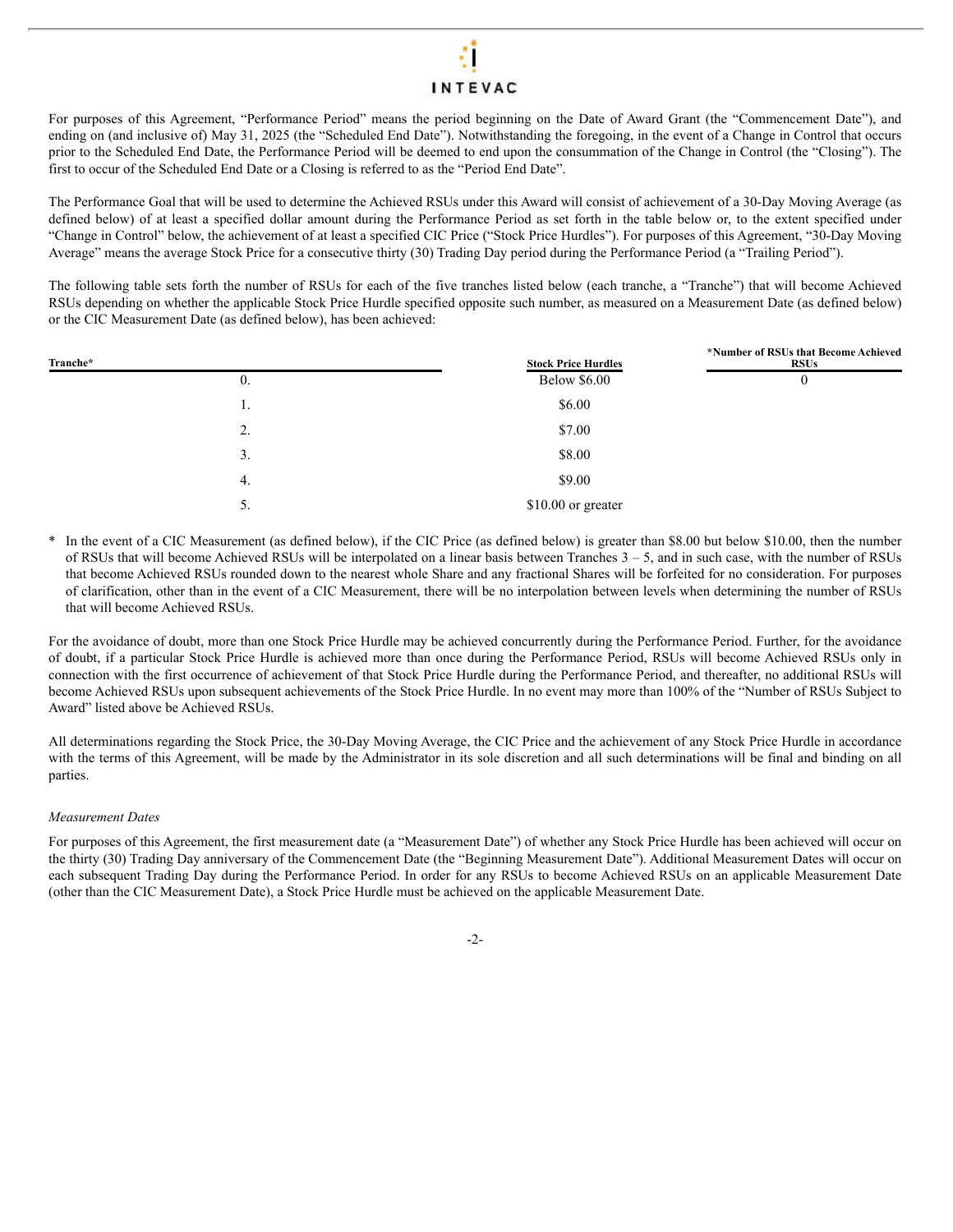## **INTEVAC**

Notwithstanding the foregoing, during the period beginning upon the earlier of (i) the execution of the definitive agreement addressing the transactions that, if completed, would give rise to the Change in Control, or (ii) the public announcement of a transaction or series of transactions that, if completed, would give rise to a Change in Control (such date, the "CIC Announcement Date") and ending upon the CIC Measurement Date (the "Measurement Pause Period"), no additional RSUs may become Achieved RSUs based on the 30-Day Moving Average satisfying a Stock Price Hurdle. Instead, during the Measurement Pause Period, achievement of the Stock Price Hurdles (to the extent not previously achieved) may only occur upon the CIC Measurement Date in accordance with the provisions set forth herein. If the sale or other arrangements that give rise to the CIC Announcement Date are terminated by their terms or otherwise withdrawn, as applicable (such date of termination or withdrawal, the "CIC Termination Date"), the Measurement Pause Period will end and the regular Measurement Dates will resume on the thirty (30) Trading Day anniversary of the CIC Termination Date, and the Trailing Periods and the calculation for the achievement of the Stock Price Hurdles shall re-commence beginning with the first Trading Day following the CIC Termination Date with such day being the first Trading Day of the Trailing Period (with no credit toward the Stock Price Hurdles provided for any 30-Day Moving Average during the Measurement Pause Period).

#### *Certain Adjustments*

In the event that any dividend or other distribution (whether in the form of cash, Shares, other securities, or other property), recapitalization, stock split, reverse stock split, reorganization, merger, consolidation, split-up, spin-off, combination, reclassification, repurchase, or exchange of Shares or other securities of the Company, or other change in the corporate structure of the Company affecting the Shares occurs (other than any ordinary dividends or other ordinary distributions), the Administrator, in order to prevent diminution or enlargement of the benefits or potential benefits intended to be made available under this Award, will make proportionate adjustments to any Stock Price Hurdles that have not yet been achieved.

#### *Change in Control*

If a Change in Control occurs prior to the Scheduled End Date, then the Performance Period will be shortened to end on a date, as determined by the Administrator in its sole discretion, that occurs no earlier than ten (10) business days prior to the Closing and no later than the Closing (but prior to the Closing). Upon completion of the shortened Performance Period, and on or before the Closing (but prior to the Closing), the Administrator will make a final measurement of the performance against the Stock Price Hurdles in accordance with the terms of this Agreement (such measurement, the "CIC Measurement" and the date of such CIC Measurement, the "CIC Measurement Date"). For purposes of the CIC Measurement, "CIC Price" will mean the per Share amount of any cash consideration and value of any other consideration to be paid to holders of Common Stock in connection with the Change in Control, as determined by the Administrator, in its sole discretion. The number of RSUs that become Achieved RSUs on the CIC Measurement Date ("CIC Achieved RSUs") will equal the number of Achieved RSUs calculated based on the CIC Measurement, or, if greater, 50% of the "Number of RSUs Subject to Award" listed above. The CIC Achieved RSUs will vest immediately prior to, but contingent upon, the Closing, subject to you remaining a Service Provider through immediately prior to the Closing.

Section 14(c) of the Plan shall not apply to this Award. Any RSUs that have not become Achieved RSUs upon the Closing will be forfeited immediately, but contingent upon the Closing (without regard to whether any awards will be assumed or substituted for in connection with a Change in Control) and you will have no further rights with respect to those RSUs or any of the underlying Shares. For purposes of clarification, in the event a definitive agreement to which a Change in Control would otherwise become effective is executed, but the definitive agreement is later terminated and the transactions contemplated by the agreement are not consummated, then this Award will continue in effect in accordance with its terms without adjustment and you will not be entitled to any consideration under this Agreement as a result of the termination of the definitive agreement.

#### *Termination of Service*

In the event of cessation of your status as a Service Provider for any or no reason before you vest in the RSUs, the RSUs and your right to acquire any Shares hereunder will immediately terminate, unless specifically provided otherwise in this Agreement or other written agreement entered into after the Date of Award Grant between you and the Company or any of its Subsidiaries or Parents, as applicable.

#### -3-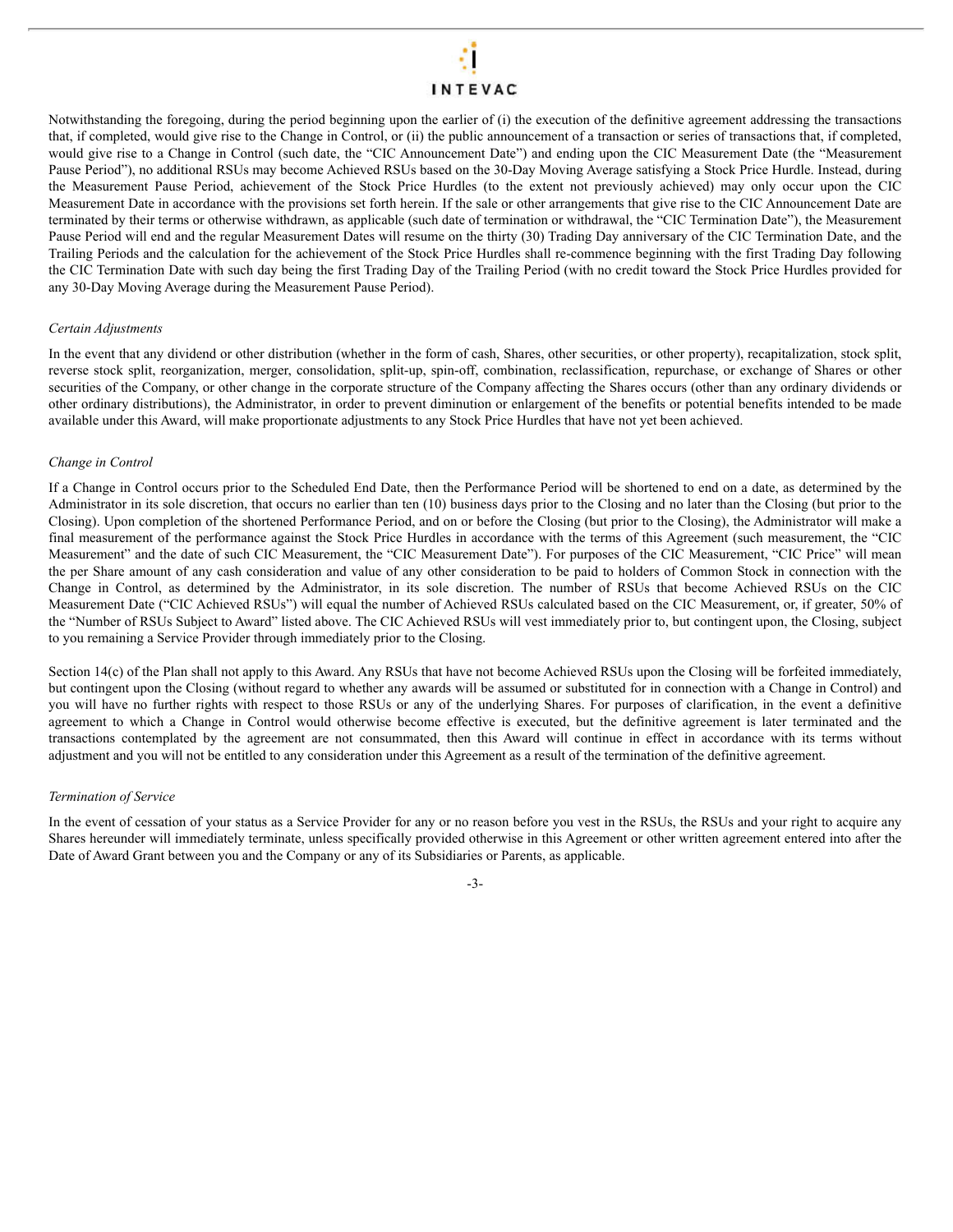#### *Vesting Requirements*

If RSUs are determined to be Achieved RSUs on a Measurement Date or a CIC Measurement Date, then the RSUs that are deemed to become Achieved RSUs on that Measurement Date or CIC Measurement Date, will vest as of the applicable Measurement Date, or in the event of a CIC Measurement, immediately prior to, but contingent upon, the Closing, in each case subject to you remaining a Service Provider through the Measurement Date or Closing, as applicable.

You acknowledge and agree that by accepting this Notice of Grant, it will act as your electronic signature to this Agreement and indicate your agreement and understanding that this award of RSUs is subject to all of the terms and conditions contained in the Plan and this Agreement.

You should retain a copy of your Agreement. You may obtain a paper copy at any time for no charge by contacting Janice Smith or Jeff Calvello. If you would prefer not to electronically sign this Agreement, you may accept this Agreement by signing a paper copy of the Agreement and delivering it to Janice Smith or Jeff Calvello.

If you have any questions, please contact me at extension 2570 or stop by my office.

#### /s/ JEFFREY CALVELLO

**Jeffrey Calvello, Corporate Controller**

#### **TERMS AND CONDITIONS OF RESTRICTED STOCK UNIT GRANT (PERFORMANCE-BASED)**

1. Grant. The Company hereby grants to the individual (the "*Participant*") named in the Notice of RSU Grant (the "*Notice of Grant*") under the Intevac, Inc. 2020 Equity Incentive Plan (the "*Plan*") an Award of Restricted Stock Units, subject to all of the terms and conditions in this Agreement and the Plan, which is incorporated herein by reference. Subject to Section 19 of the Plan, in the event of a conflict between the terms and conditions of the Plan and the terms and conditions of this Agreement, the terms and conditions of the Plan will prevail. Unless otherwise defined herein, the terms defined in the Plan will have the same defined meanings in this Restricted Stock Unit Agreement (the "*Agreement*" or "*Award Agreement*"), which includes the Notice of Grant and Terms and Conditions of Restricted Stock Unit Grant (Performance-Based).

2. Company's Obligation to Pay. Each Restricted Stock Unit represents the right to receive a Share on the date it vests. Unless and until the Restricted Stock Units will have vested in the manner set forth in Section 3 or 4, Participant will have no right to payment of any such Restricted Stock Units. Prior to actual payment of any vested Restricted Stock Units, such Restricted Stock Units will represent an unsecured obligation of the Company, payable (if at all) only from the general assets of the Company. Any Restricted Stock Units that vest in accordance with Sections 3 or 4 will be paid to Participant (or in the event of Participant's death, to his or her properly designated beneficiary or estate) in whole Shares, subject to Participant satisfying any applicable tax withholding obligations as set forth in Section 7. Subject to the provisions of Section 4, such vested Restricted Stock Units will be paid in whole Shares as soon as practicable after vesting but in each such case within sixty (60) days following the vesting date or, if earlier, within sixty (60) days from when the applicable Restricted Stock Units are no longer subject to a substantial risk of forfeiture for purposes of Section 409A. In no event will Participant be permitted, directly or indirectly, to specify the taxable year of the payment of any Restricted Stock Units payable under this Agreement. No fractional Shares will be issued under this Agreement.

3. Vesting Schedule. Except as provided in Section 4, and subject to any acceleration provisions contained in the Plan or set forth in this Agreement, and subject to Section 5, the Restricted Stock Units awarded by this Agreement will vest in accordance with the vesting provisions set forth in the Notice of Grant. Restricted Stock Units scheduled to vest on a certain date or upon the occurrence of a certain condition will not vest in Participant in accordance with any of the provisions of this Agreement unless Participant will have been continuously a Service Provider from the Date of Award Grant until the date such vesting occurs. In the event Participant ceases to be a Service Provider for any or no reason before Participant vests in the Restricted Stock Units, the Restricted Stock Units and Participant's right to acquire any Shares hereunder will immediately terminate.

4. Administrator Discretion; Section 409A.

(a) Administrator Discretion; Acceleration.

-4-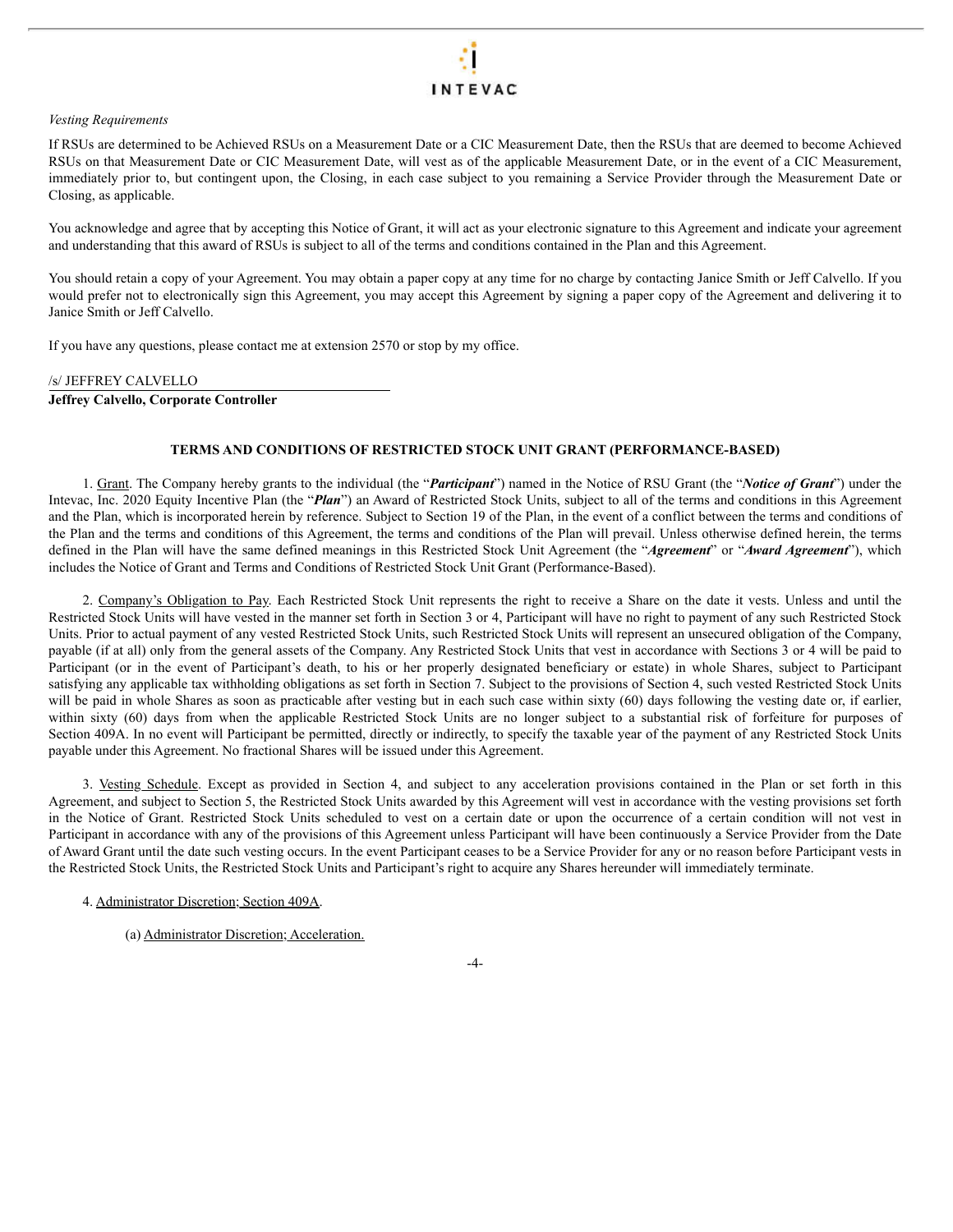(i) The Administrator, in its discretion, may accelerate the vesting of the balance, or some lesser portion of the balance, of the unvested Restricted Stock Units at any time, subject to the terms of the Plan. If so accelerated, such Restricted Stock Units will be considered as having vested as of the date specified by the Administrator. The payment of Shares vesting pursuant to this Section 4 shall in all cases be paid at a time or in a manner that is exempt from or complies with Section 409A.

(ii) Notwithstanding anything in the Plan or this Agreement to the contrary, if the vesting of the balance, or some lesser portion of the balance, of the Restricted Stock Units is accelerated in connection with Participant's termination as a Service Provider (provided that such termination is a "separation from service" within the meaning of Section 409A, as determined by the Company), other than due to death**,** and if (x) Participant is a "specified employee" within the meaning of Section 409A at the time of such separation from service and (y) the payment of such accelerated Restricted Stock Units will result in the imposition of additional tax under Section 409A if paid to Participant on or within the six (6) month period following Participant's separation from service, then the payment of such accelerated Restricted Stock Units will not be made until the date six (6) months and one (1) day following the date of Participant's separation from service, unless the Participant dies following his or her termination as a Service Provider, in which case, the Restricted Stock Units will be paid in Shares to the Participant's estate as soon as practicable following his or her death. It is the intent of this Agreement that it and all payments and benefits hereunder be exempt from or comply with the requirements of Section 409A so that none of the Restricted Stock Units provided under this Agreement or Shares issuable thereunder will be subject to the additional tax imposed under Section 409A, and any ambiguities herein will be interpreted to be so exempt or so comply. Each payment payable under this Agreement is intended to constitute a separate payment for purposes of Treasury Regulation Section 1.409A-2(b)(2). For purposes of this Agreement, "*Section 409A*" means Section 409A of the Code, and any final Treasury Regulations and Internal Revenue Service guidance thereunder, as each may be amended from time to time.

(b) Section 409A. It is the intent of this Award Agreement that it and all issuances and benefits to U.S. taxpayers hereunder be exempt or excepted from the requirements of Section 409A pursuant to the "short-term deferral" exception under Section 409A, or otherwise be exempted or excepted from, or comply with, Section 409A, so that none of this Award Agreement, the Restricted Stock Units provided under this Award Agreement, or Shares issuable thereunder will be subject to the additional tax imposed under Section 409A, and any ambiguities or ambiguous terms herein will be interpreted to be so exempt or excepted, or to so comply. Each issuance upon settlement of the Award under this Award Agreement is intended to constitute a separate payment for purposes of Treasury Regulation Section 1.409A-2(b)(2). In no event will the Company or any Service Recipient (as defined below) have any obligation or liability to reimburse, indemnify, or hold harmless Participant or any other person for any taxes, interest or penalties that may be imposed on Participant (or any other person), or other costs incurred by Participant (or any other person) as a result of Section 409A.

5. Forfeiture upon Termination of Status as a Service Provider. The balance of the Restricted Stock Units that have not vested as of the time of Participant's termination as a Service Provider for any or no reason and Participant's right to acquire any Shares hereunder will immediately terminate.

6. Death of Participant. Any distribution or delivery to be made to Participant under this Agreement will, if Participant is then deceased, be made to Participant's designated beneficiary, or if no beneficiary survives Participant, the administrator or executor of Participant's estate. Any such transferee must furnish the Company with (a) written notice of his or her status as transferee, and (b) evidence satisfactory to the Company to establish the validity of the transfer and compliance with any laws or regulations pertaining to said transfer.

7. Withholding of Taxes. Participant acknowledges that, regardless of any action taken by the Company or, if different, Participant's employer (the "*Employer*") or any Parent or Subsidiary to which Participant is providing services (together, the "*Service Recipients*"), the ultimate liability for any tax and/or social insurance liability obligations and requirements in connection with the Restricted Stock Units, including, without limitation, (i) all federal, state, and local taxes (including Participant's Federal Insurance Contributions Act (FICA) obligations) that are required to be withheld by any Service Recipient or other payment of tax-related items related to Participant's participation in the Plan and legally applicable to Participant; (ii) Participant's and, to the extent required by any Service Recipient, the Service Recipient's fringe benefit tax liability, if any, associated with the grant, vesting, or settlement of the Restricted Stock Units or sale of Shares; and (iii) any other Service Recipient taxes the responsibility for which Participant has, or has agreed to bear, with respect to the Restricted Stock Units (or settlement thereof or issuance of Shares thereunder) (collectively, the "*Tax Obligations*"), is and remains Participant's sole responsibility and may exceed the amount actually withheld by the applicable Service Recipient(s). Participant further acknowledges that no Service Recipient (A) makes any representations or undertakings regarding the treatment of any Tax Obligations in connection with any aspect of the Restricted Stock Units, including, but not limited to, the grant, vesting or settlement of the Restricted Stock Units, the subsequent sale of Shares acquired pursuant to such settlement and the receipt of any dividends or other distributions, and (B) makes any commitment to and is under any obligation to structure the terms of the grant or any aspect of the Restricted Stock Units to reduce or eliminate Participant's liability for Tax Obligations or achieve any particular tax result.

-5-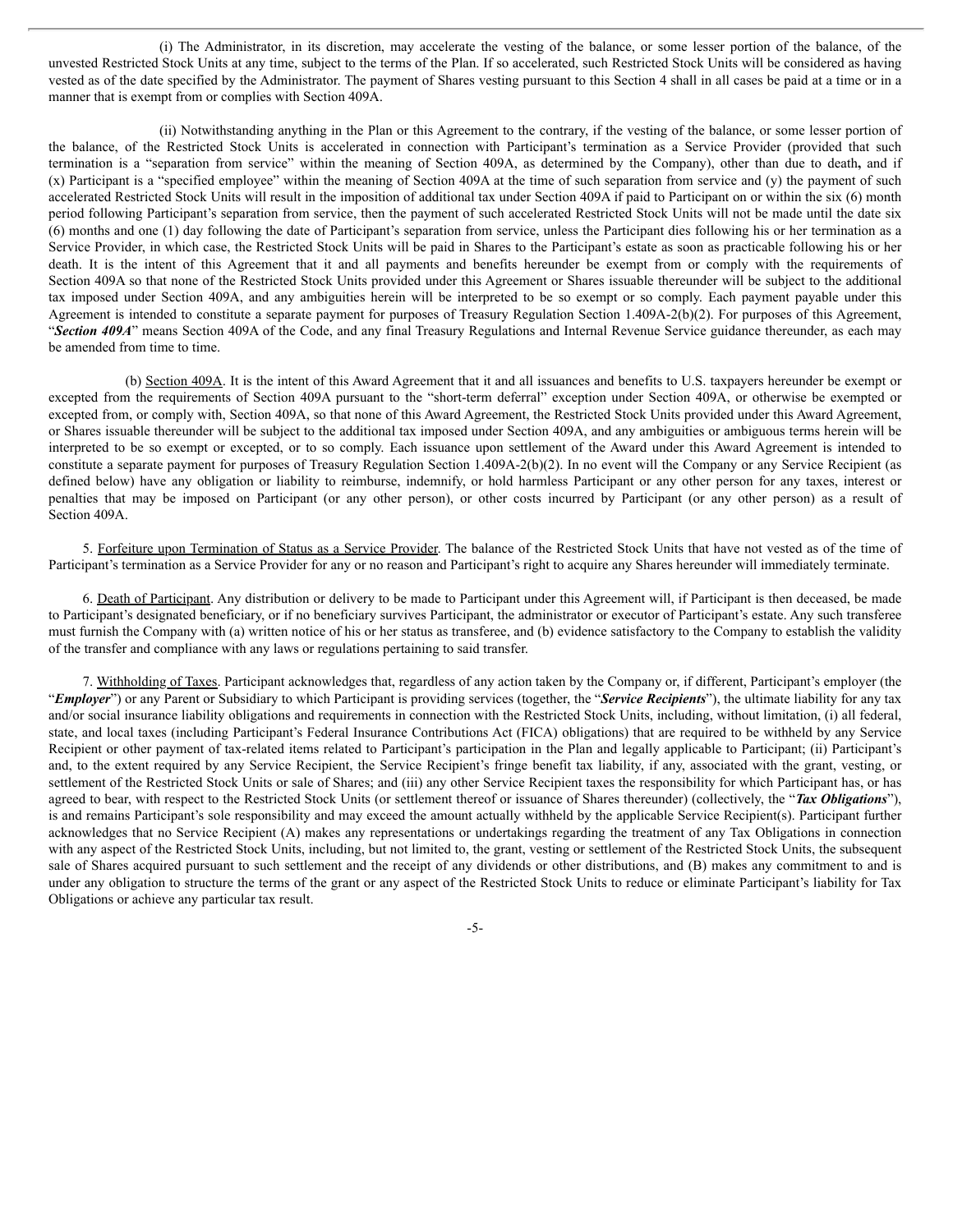Further, if Participant is subject to Tax Obligations in more than one jurisdiction between the Date of Award Grant and the date of any relevant taxable or tax withholding event, as applicable, Participant acknowledges that the applicable Service Recipient(s) (or former employer, as applicable) may be required to withhold or account for Tax Obligations in more than one jurisdiction. If Participant fails to make satisfactory arrangements for the payment of any required Tax Obligations hereunder at the time of the applicable taxable event, Participant acknowledges and agrees that the Company may refuse to issue or deliver the Shares and may deem such Shares forfeited to the Company for no consideration.

Notwithstanding any contrary provision of this Agreement, no certificate representing the Shares will be issued to Participant, unless and until satisfactory arrangements (as determined by the Administrator) will have been made by Participant with respect to the payment of the Tax Obligations. Prior to vesting and/or settlement of the Restricted Stock Units, Participant will pay or make adequate arrangements satisfactory to the Service Recipient to satisfy all obligations of the Service Recipient for the Tax Obligations. In this regard, Participant authorizes the Service Recipient to withhold all applicable Tax Obligations legally payable by Participant from his or her wages or other cash compensation paid to Participant by the Service Recipient or from proceeds of the sale of Shares. Alternatively, or in addition, if permissible under applicable local law, the Company may, in its sole discretion and pursuant to such procedures as it may specify from time to time, may permit or require Participant to satisfy such Tax Obligations, in whole or in part (without limitation) by (a) paying cash (or cash equivalent), (b) electing to have the Company withhold otherwise deliverable cash or Shares having a fair market value equal to the minimum statutory amount required to be withheld or such greater amount as the Administrator may determine if such amount would not have adverse accounting consequences, as the Administrator determines in its sole discretion, (c) delivering to the Company already-owned Shares having a fair market value equal to the minimum statutory amount required to be withheld or such greater amount as the Administrator may determine if such amount would not have adverse accounting consequences, as the Administrator determines in its sole discretion, or (d) selling a sufficient number of such Shares otherwise deliverable to Participant through such means as the Company may determine in its sole discretion (whether through a broker or otherwise) equal to the amount required to be withheld for Tax Obligations. The Company, in its sole discretion, will have the right (but not the obligation) to satisfy any Tax Obligations by reducing the number of Shares otherwise deliverable to Participant and, until determined otherwise by the Company, this will be the method by which such obligations for Tax Obligations are satisfied. If Participant fails to make satisfactory arrangements for the payment of any required Tax Obligations hereunder at the time any applicable Restricted Stock Units otherwise are scheduled to vest pursuant to Sections 3 or 4 or Tax Obligations related to the Restricted Stock Units otherwise are due, Participant will permanently forfeit such Restricted Stock Units and any right to receive Shares thereunder and the Restricted Stock Units will be returned to the Company at no cost to the Company.

Participant has reviewed with his or her own tax advisers the U.S. federal, state, local and non-U.S. tax consequences of this investment and the transactions contemplated by this Award Agreement. With respect to such matters, Participant relies solely on such advisers and not on any statements or representations of the Company or any of its agents, written or oral. Participant understands that Participant (and not the Company) shall be responsible for Participant's own tax liability that may arise as a result of this investment or the transactions contemplated by this Award Agreement.

8. Acknowledgements. In accepting this Award of Restricted Stock Units, Participant acknowledges, understands and agrees that:

(a) Participant acknowledges receipt of a copy of the Plan (including any applicable appendixes or sub-plans thereunder) and represents that he or she is familiar with the terms and provisions thereof, and hereby accepts this Award of Restricted Stock Units subject to all of the terms and provisions thereof. Participant has reviewed the Plan (including any applicable appendixes or sub-plans thereunder) and this Agreement in their entirety, has had an opportunity to obtain the advice of counsel prior to executing this Agreement and fully understands all provisions of the Award. Participant hereby agrees to accept as binding, conclusive and final all decisions or interpretations of the Administrator upon any questions arising under the Plan or this Agreement. Participant further agrees to notify the Company upon any change in the residence address indicated in the Notice of Grant;

(b) the grant of the Restricted Stock Units is voluntary and occasional and does not create any contractual or other right to receive future grants of Restricted Stock Units, or benefits in lieu of Restricted Stock Units, even if Restricted Stock Units have been granted in the past;

(c) all decisions with respect to future Restricted Stock Units or other grants, if any, will be at the sole discretion of the Administrator;

(d) Participant is voluntarily participating in the Plan;

(e) the Restricted Stock Units and the Shares subject to the Restricted Stock Units are not intended to replace any pension rights or compensation;

-6-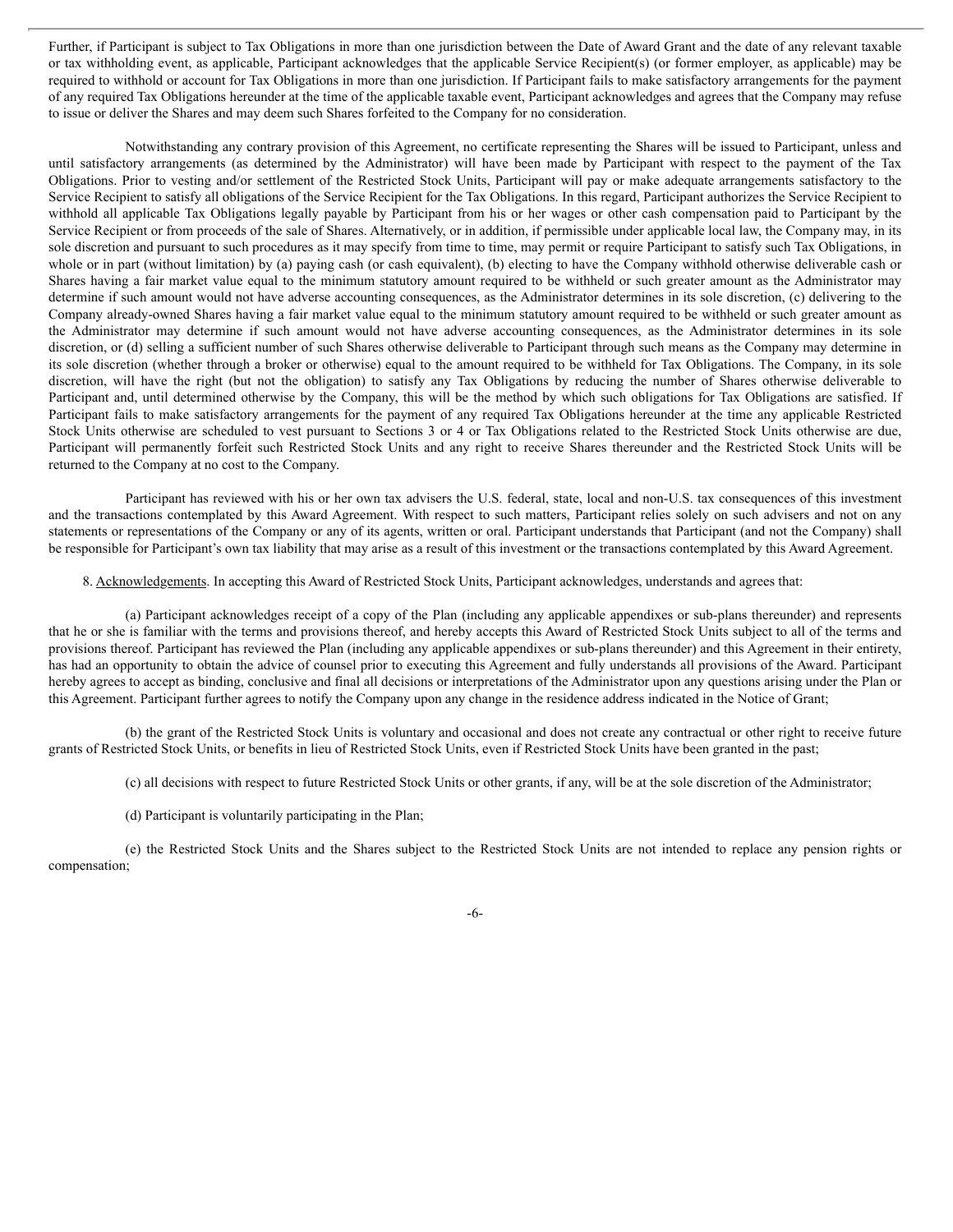(f) the Restricted Stock Units and the Shares subject to the Restricted Stock Units, and the income and value of same, are not part of normal or expected compensation for purposes of calculating any severance, resignation, termination, redundancy, dismissal, end-of-service payments, bonuses, long-service awards, pension or retirement or welfare benefits or similar payments;

(g) the future value of the Shares underlying the Restricted Stock Units is unknown, indeterminable and cannot be predicted;

(h) for purposes of the Restricted Stock Units, Participant's status as a Service Provider will be considered terminated as of the date Participant is no longer actively providing services to the Company or any Parent or Subsidiary (regardless of the reason for such termination and whether or not later found to be invalid or in breach of employment laws in the jurisdiction where Participant is a Service Provider or the terms of Participant's employment or service agreement, if any), and unless otherwise expressly provided in this Award Agreement (including by reference in the Notice of Grant to other arrangements or contracts) or determined by the Administrator, Participant's right to vest in the Restricted Stock Units under the Plan, if any, will terminate as of such date and will not be extended by any notice period (e.g., Participant's period of service would not include any contractual notice period or any period of "garden leave" or similar period mandated under employment laws in the jurisdiction where Participant is a Service Provider or the terms of Participant's employment or service agreement, if any, unless Participant is providing bona fide services during such time); the Administrator shall have the exclusive discretion to determine when Participant is no longer actively providing services for purposes of the Restricted Stock Units grant (including whether Participant may still be considered to be providing services while on a leave of absence and consistent with local law);

(i) unless otherwise provided in the Plan or by the Administrator in its discretion, the Restricted Stock Units and the benefits evidenced by this Award Agreement do not create any entitlement to have the Restricted Stock Units or any such benefits transferred to, or assumed by, another company nor be exchanged, cashed out or substituted for, in connection with any corporate transaction affecting the Shares; and

(j) the following provisions apply only if Participant is providing services outside the United States:

(i) the Restricted Stock Units and the Shares subject to the Restricted Stock Units are not part of normal or expected compensation or salary for any purpose;

(ii) Participant acknowledges and agrees that no Service Recipient shall be liable for any foreign exchange rate fluctuation between Participant's local currency and the United States Dollar that may affect the value of the Restricted Stock Units or of any amounts due to Participant pursuant to the settlement of the Restricted Stock Units or the subsequent sale of any Shares acquired upon settlement; and

(iii) no claim or entitlement to compensation or damages shall arise from forfeiture of the Restricted Stock Units resulting from the termination of Participant's status as a Service Provider (for any reason whatsoever whether or not later found to be invalid or in breach of employment laws in the jurisdiction where Participant is a Service Provider or the terms of Participant's employment or service agreement, if any), and in consideration of the grant of the Restricted Stock Units to which Participant is otherwise not entitled, Participant irrevocably agrees never to institute any claim against any Service Recipient, waives his or her ability, if any, to bring any such claim, and releases each Service Recipient from any such claim; if, notwithstanding the foregoing, any such claim is allowed by a court of competent jurisdiction, then, by participating in the Plan, Participant shall be deemed irrevocably to have agreed not to pursue such claim and agrees to execute any and all documents necessary to request dismissal or withdrawal of such claim

9. Data Privacy. Participant hereby explicitly and unambiguously consents to the collection, use and transfer, in electronic or other form, of Participant's personal data as described in this Award Agreement and any other Restricted Stock Unit grant materials by and among, as applicable, the Service Recipients for the exclusive purpose of implementing, administering and managing Participant's participation in the Plan.

Participant understands that the Company and the Service Recipient may hold certain personal information about Participant, including, but not limited to, Participant's name, home address and telephone number, date of birth, social insurance number or other identification number, salary, nationality, job title, any Shares or directorships held in the Company, details of all Restricted Stock Units or any other entitlement to Shares awarded, canceled, exercised, vested, unvested or outstanding in Participant's favor ("Data"), for the exclusive purpose of implementing, *administering and managing the Plan.*

-7-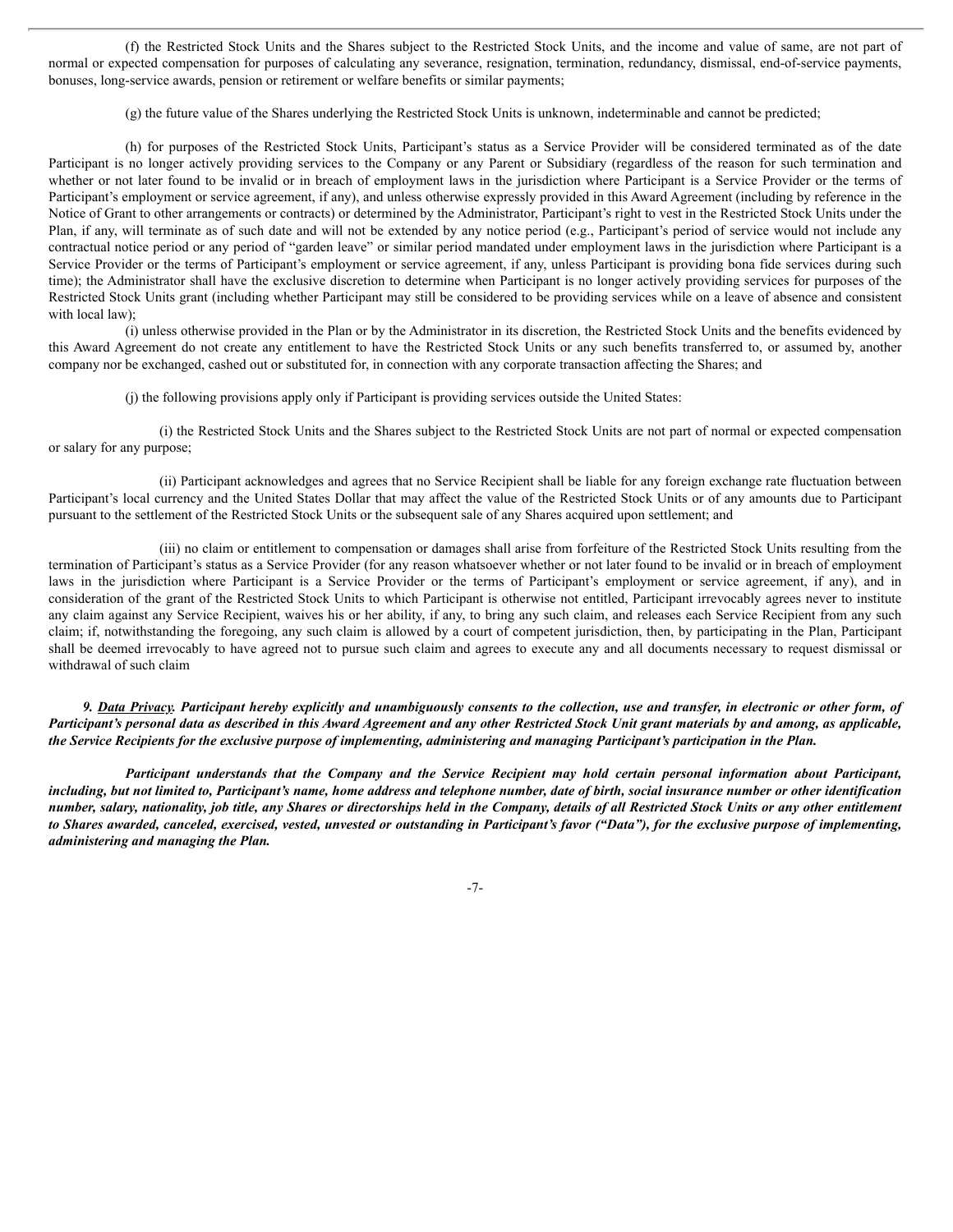Participant understands that Data may be transferred to a stock plan service provider, as may be selected by the Company in the future, assisting the Company with the implementation, administration and management of the Plan. Participant understands that the recipients of the Data may be located in the United States or elsewhere, and that the recipients' country of operation (e.g., the United States) may have different data privacy laws and protections than Participant's country. Participant understands that if he or she resides outside the United States, he or she may request a list with the names and addresses of any potential recipients of the Data by contacting his or her local human resources representative. Participant authorizes the Company, the Service Recipients, any stock plan service provider selected by the Company and any other possible recipients which may assist the Company (presently or in the future) with implementing, administering and managing the Plan to receive, possess, use, retain and transfer the Data, in electronic or other form, for the sole purpose of implementing, administering and managing his or her participation in the Plan. Participant understands that Data will be held only as long as is necessary to implement, administer and manage Participant's participation in the Plan. Participant understands if he or she resides outside the United States, he or she may, at any time, view Data, request additional information about the storage and processing of Data, require any necessary amendments to Data or refuse or withdraw the consents herein, in any case without cost, by contacting in writing his or her local human resources representative. Further, Participant understands that he or she is providing the consents herein on a purely voluntary basis. If Participant does not consent, or if Participant later seeks to revoke his or her consent, his or her status as a Service Provider and career with the Service Recipient will not be adversely affected. The only adverse consequence of refusing or withdrawing Participant's consent is that the Company would not be able to grant Participant Restricted Stock Units or other equity awards or administer or maintain such awards. Therefore, Participant understands that refusing or withdrawing his or her consent may affect Participant's ability to participate in the Plan. For more information on the consequences of Participant's refusal to consent or withdrawal of *consent, Participant understands that he or she may contact his or her local human resources representative.*

10. English Language. Participant has received the terms and conditions of this Agreement and any other related communications, and Participant consents to having received these documents in English. If Participant has received this Agreement or any other document related to the Plan translated into a language other than English and if the translated version is different than the English version, the English version will control.

11. Rights as Stockholder. Neither Participant nor any person claiming under or through Participant will have any of the rights or privileges of a stockholder of the Company in respect of any Shares deliverable hereunder unless and until certificates representing such Shares will have been issued, recorded on the records of the Company or its transfer agents or registrars, and delivered to Participant (including through electronic delivery to a brokerage account). After such issuance, recordation and delivery, Participant will have all the rights of a stockholder of the Company with respect to voting such Shares and receipt of dividends and distributions on such Shares.

12. No Guarantee of Continued Service. PARTICIPANT ACKNOWLEDGES AND AGREES THAT THE VESTING OF THE RESTRICTED STOCK UNITS PURSUANT TO THE VESTING SCHEDULE HEREOF IS EARNED ONLY THROUGH ACHIEVEMENT OF THE PERFORMANCE METRICS SET FORTH IN THE NOTICE OF GRANT COUPLED WITH CONTINUATION AS A SERVICE PROVIDER AND, WHICH CONTINUATION, UNLESS PROVIDED OTHERWISE UNDER APPLICABLE LAW, IS AT THE WILL OF THE APPLICABLE SERVICE RECIPIENT AND NOT THROUGH THE ACT OF BEING HIRED, BEING GRANTED THIS AWARD OF RESTRICTED STOCK UNITS OR ACQUIRING SHARES HEREUNDER. PARTICIPANT FURTHER ACKNOWLEDGES AND AGREES THAT THIS AGREEMENT, THE TRANSACTIONS CONTEMPLATED HEREUNDER AND THE VESTING SCHEDULE SET FORTH HEREIN DO NOT CONSTITUTE AN EXPRESS OR IMPLIED PROMISE OF CONTINUED ENGAGEMENT AS A SERVICE PROVIDER FOR THE VESTING PERIOD, FOR ANY PERIOD, OR AT ALL, AND WILL NOT INTERFERE IN ANY WAY WITH PARTICIPANT'S RIGHT OR THE RIGHT OF ANY SERVICE RECIPIENT TO TERMINATE PARTICIPANT'S RELATIONSHIP AS A SERVICE PROVIDER, SUBJECT TO APPLICABLE LAW, WHICH TERMINATION, UNLESS PROVIDED OTHERWISE UNDER APPLICABLE LAW, MAY BE AT ANY TIME, WITH OR WITHOUT CAUSE.

13. Address for Notices. Any notice to be given to the Company under the terms of this Agreement will be addressed to the Company, in care of its Secretary at Intevac, Inc., 3560 Bassett Street, Santa Clara CA 95054, or at such other address as the Company may hereafter designate in writing.

14. Grant is Not Transferable. Except to the limited extent provided in Section 6, this grant and the rights and privileges conferred hereby will not be transferred, assigned, pledged or hypothecated in any way (whether by operation of law or otherwise) and will not be subject to sale under execution, attachment or similar process. Upon any attempt to transfer, assign, pledge, hypothecate or otherwise dispose of this grant, or any right or privilege conferred hereby, or upon any attempted sale under any execution, attachment or similar process, this grant and the rights and privileges conferred hereby immediately will become null and void.

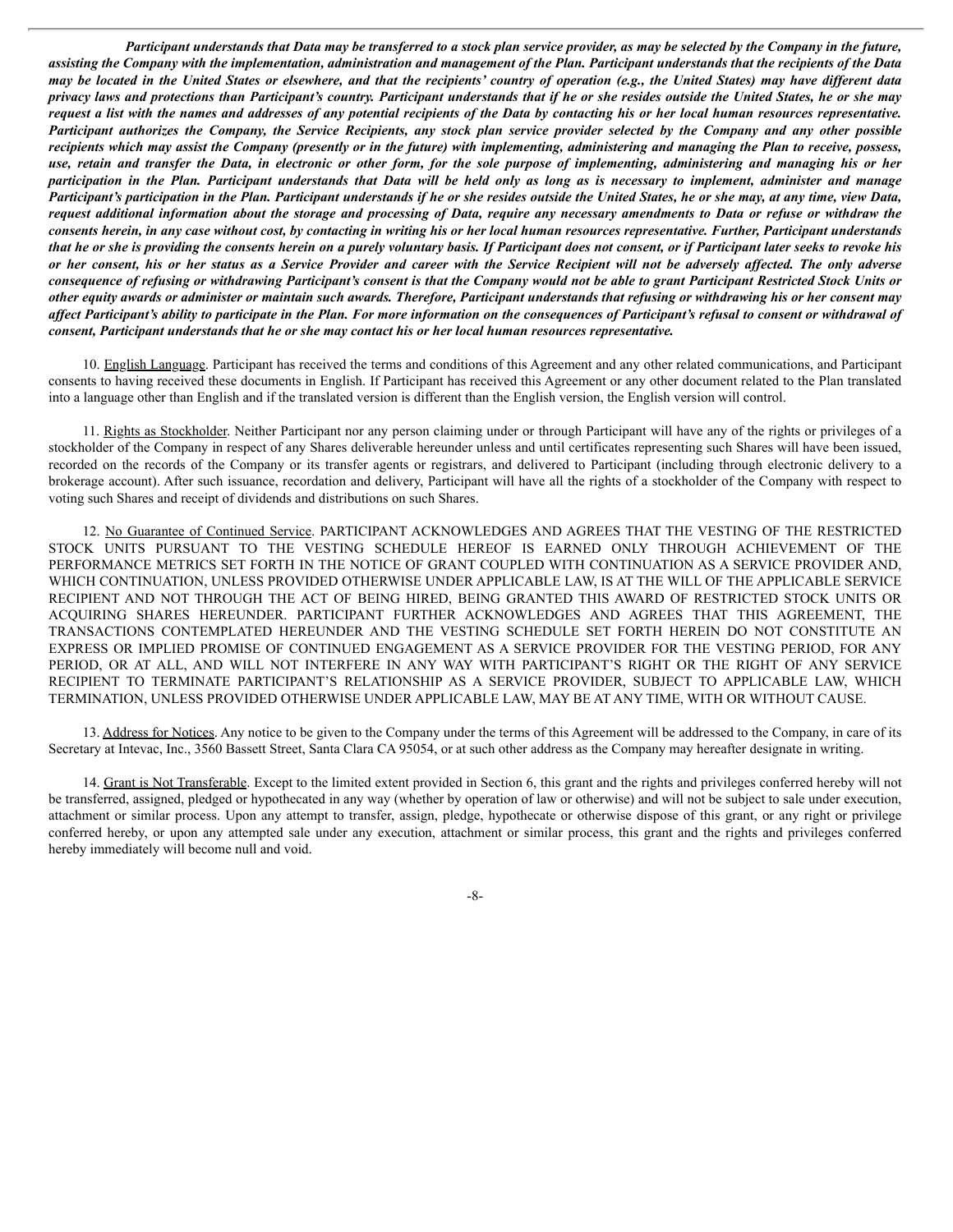15. Successors and Assigns. The Company may assign any of its rights under this Agreement to single or multiple assignees, and this Agreement shall inure to the benefit of the successors and assigns of the Company. Subject to the restrictions on transfer herein set forth, this Agreement shall be binding upon Participant and his or her heirs, executors, administrators, successors and assigns. The rights and obligations of Participant under this Agreement may be assigned only with the prior written consent of the Company.

16. Additional Conditions to Issuance of Stock. If at any time the Company determines, in its discretion, that the listing, registration, qualification or rule compliance of the Shares upon any securities exchange or under any state, federal or non-U.S. law, the tax code and related regulations or under the rulings or regulations of the United States Securities and Exchange Commission or any other governmental regulatory body or the clearance, consent or approval of the United States Securities and Exchange Commission or any other governmental regulatory authority is necessary or desirable as a condition to the issuance of Shares to Participant (or his or her estate or beneficiaries) hereunder, such issuance will not occur unless and until such listing, registration, qualification, rule compliance, clearance, consent or approval will have been completed, effected or obtained free of any conditions not acceptable to the Company. If any such listing, registration, qualification, rule compliance, clearance, consent or approval has not been completed by the applicable deadline to remain exempt from Section 409A under the "short-term deferral" exemption with respect to a Restricted Stock Unit in a manner that would allow it to be settled by such deadline, such Restricted Stock Unit will be forfeited as of immediately following such deadline for no consideration and at no cost to the Company. Subject to the prior sentence, where the Company determines that the delivery of the payment of any Shares will violate federal securities laws or other applicable laws, the Company will defer delivery until the earliest date at which the Company reasonably anticipates that the delivery of Shares will no longer cause such violation. The Company will make all reasonable efforts to meet the requirements of any such state, federal or foreign law or securities exchange and to obtain any such consent or approval of any such governmental authority or securities exchange. Subject to the terms of this Award Agreement and the Plan, the Company shall not be required to issue any certificate or certificates for Shares hereunder prior to the lapse of such reasonable period of time following the date of vesting of a Restricted Stock Unit as the Administrator may establish from time to time for reasons of administrative convenience and any such certificate may be in book entry form.

17. Plan Governs. This Agreement is subject to all terms and provisions of the Plan. In the event of a conflict between one or more provisions of this Agreement and one or more provisions of the Plan, the provisions of the Plan will govern. Capitalized terms used and not defined in this Agreement will have the meaning set forth in the Plan.

18. Administrator Authority. The Administrator will have the power to interpret the Plan and this Agreement and to adopt such rules for the administration, interpretation and application of the Plan as are consistent therewith and to interpret or revoke any such rules (including, but not limited to, the determination of whether or not any Restricted Stock Units have vested). All actions taken and all interpretations and determinations made by the Administrator in good faith will be final and binding upon Participant, the Company and all other interested persons. No member of the Administrator will be personally liable for any action, determination or interpretation made in good faith with respect to the Plan or this Agreement.

19. Electronic Delivery and Acceptance. The Company may, in its sole discretion, decide to deliver any documents related to Restricted Stock Units awarded under the Plan or future Restricted Stock Units that may be awarded under the Plan by electronic means or require Participant to participate in the Plan by electronic means. Participant hereby consents to receive such documents by electronic delivery and agrees to participate in the Plan through any on-line or electronic system established and maintained by the Company or a third party designated by the Company.

20. Captions. Captions provided herein are for convenience only and are not to serve as a basis for interpretation or construction of this Agreement.

21. Agreement Severable. In the event that any provision in this Agreement will be held invalid or unenforceable, such provision will be severable from, and such invalidity or unenforceability will not be construed to have any effect on, the remaining provisions of this Agreement.

22. Modifications to the Agreement. This Agreement constitutes the entire understanding of the parties on the subjects covered. Participant expressly warrants that he or she is not accepting this Agreement in reliance on any promises, representations, or inducements other than those contained herein. Modifications to this Agreement or the Plan can be made only in an express written contract executed by a duly authorized officer of the Company. Notwithstanding anything to the contrary in the Plan or this Agreement, the Company reserves the right to revise this Agreement as it deems necessary or advisable, in its sole discretion and without the consent of Participant, to comply with Section 409A or to otherwise avoid imposition of any additional tax or income recognition under Section 409A in connection to this Award of Restricted Stock Units.